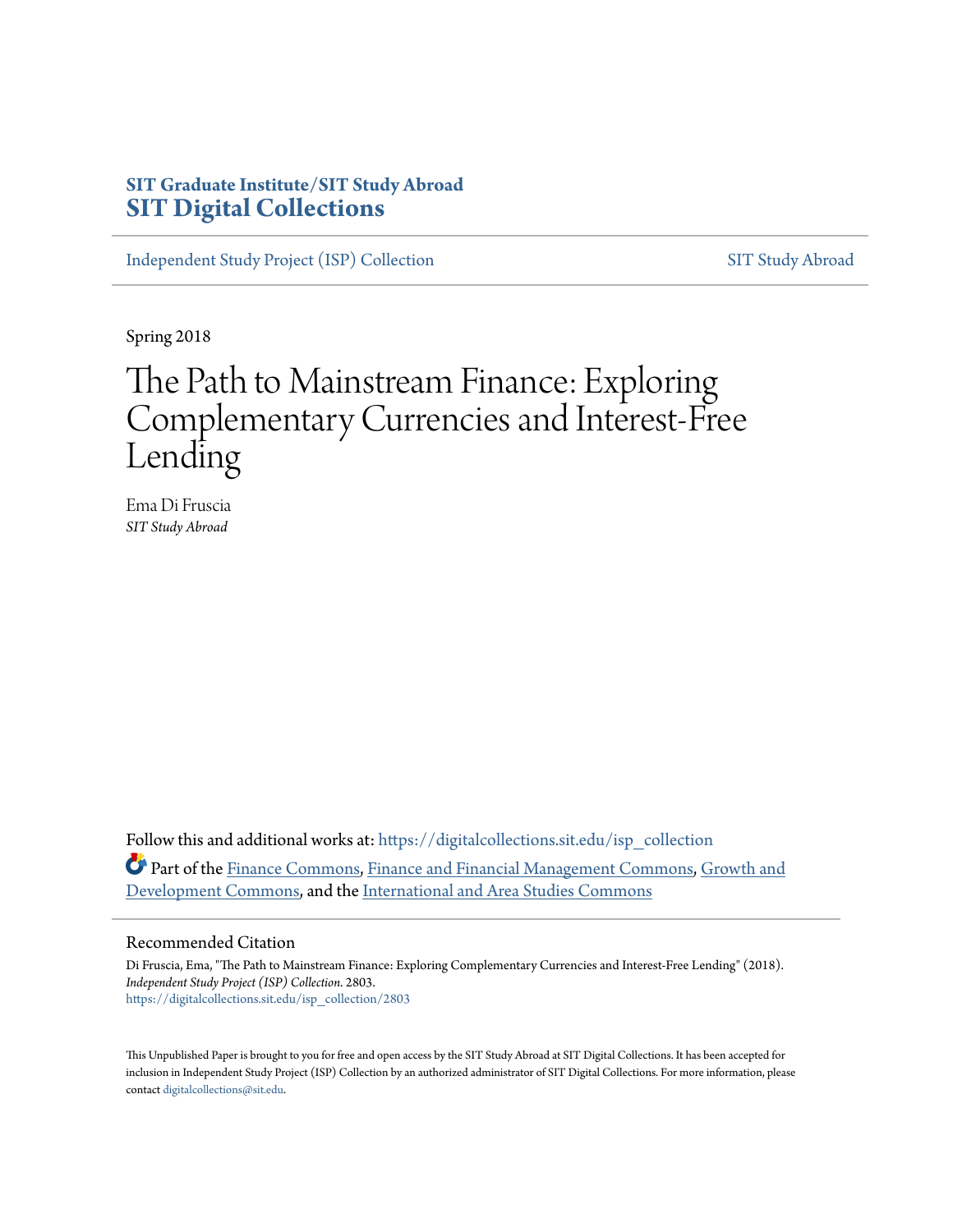**The Path to Mainstream Finance:**

**Exploring Complementary Currencies and Interest-Free Lending**

**Ema Di Fruscia**

**SIT Switzerland: Banking, Finance, & Social Responsibility**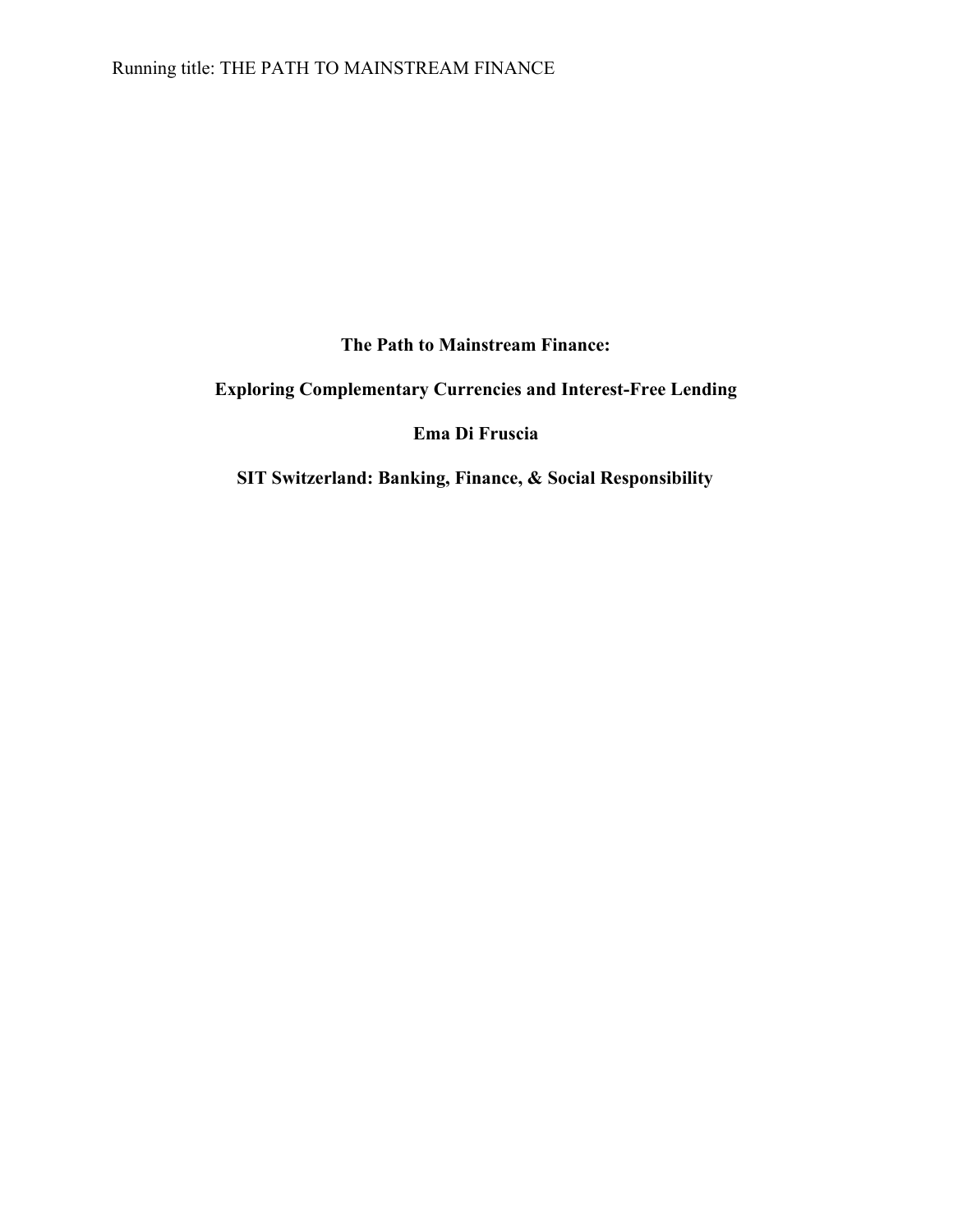# **Acknowledgements**

This research was supported by my professors, lecturers, and peers at the SIT: Switzerland Banking, Finance, & Social Responsibility program, especially Goran Jovanovic. In addition, I was greatly aided by those individuals who were generous with their time and thoughts and allowed me to conduct interviews with them. I thank my colleagues, Zoë, Paula, Evan, and Ike, as well as my mentor, Marianne, and President, Jean at Monnaie Léman, who provided insight and expertise that greatly assisted the research.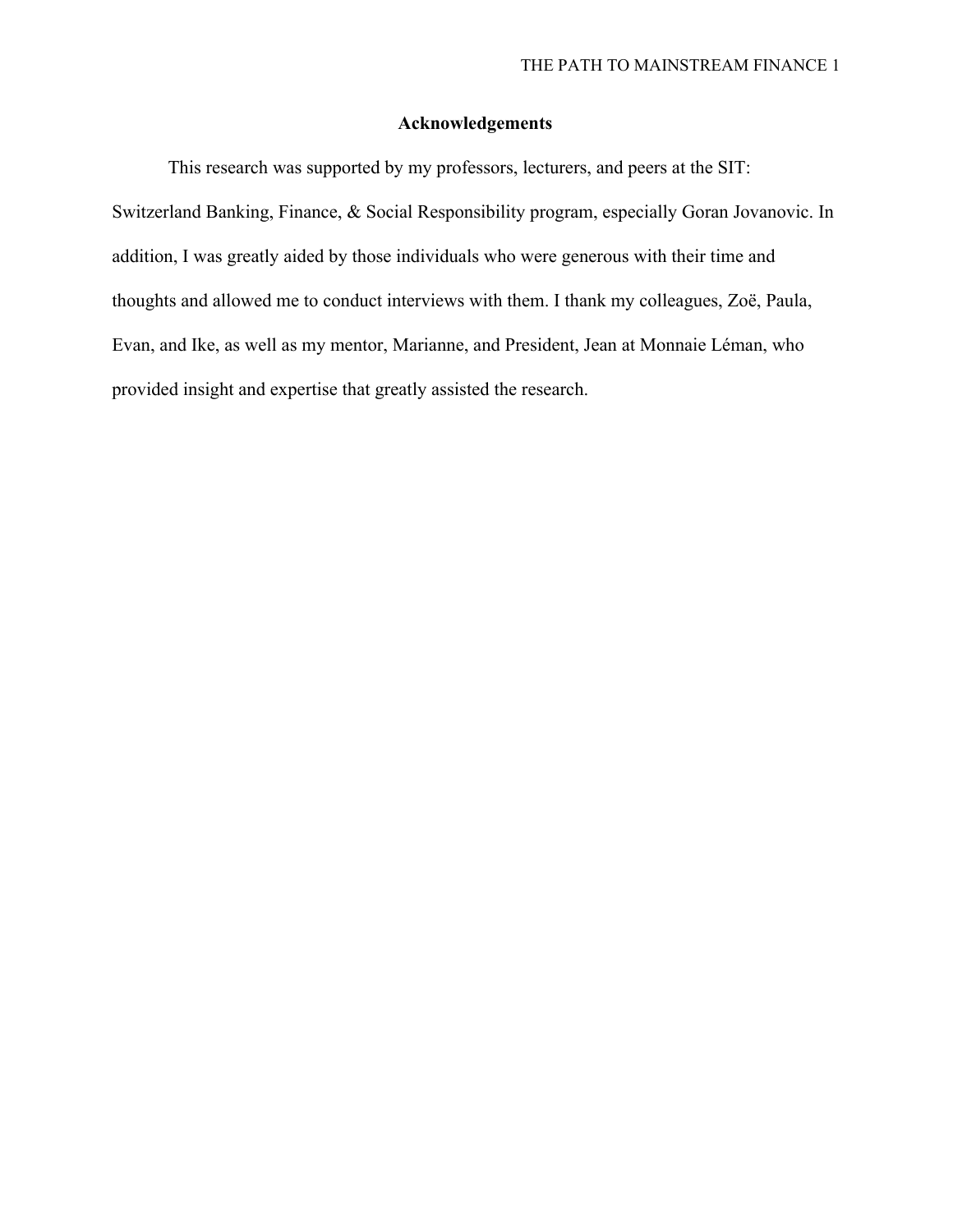# **Table of Contents**

| Abstract                                                   | $\mathbf{3}$            |
|------------------------------------------------------------|-------------------------|
| <b>Focus Project Question / Objectives / Justification</b> | $\overline{\mathbf{4}}$ |
| <b>Context and Literature Review</b>                       | 5                       |
| <b>Methods</b>                                             | 11                      |
| <b>Ethics</b>                                              | 12                      |
| <b>Observation and Analysis of Internship Organization</b> | 13                      |
| <b>Observation and Analysis of Focus Project</b>           | 17                      |
| Conclusion                                                 | 21                      |
| <b>Bibliography</b>                                        | 23                      |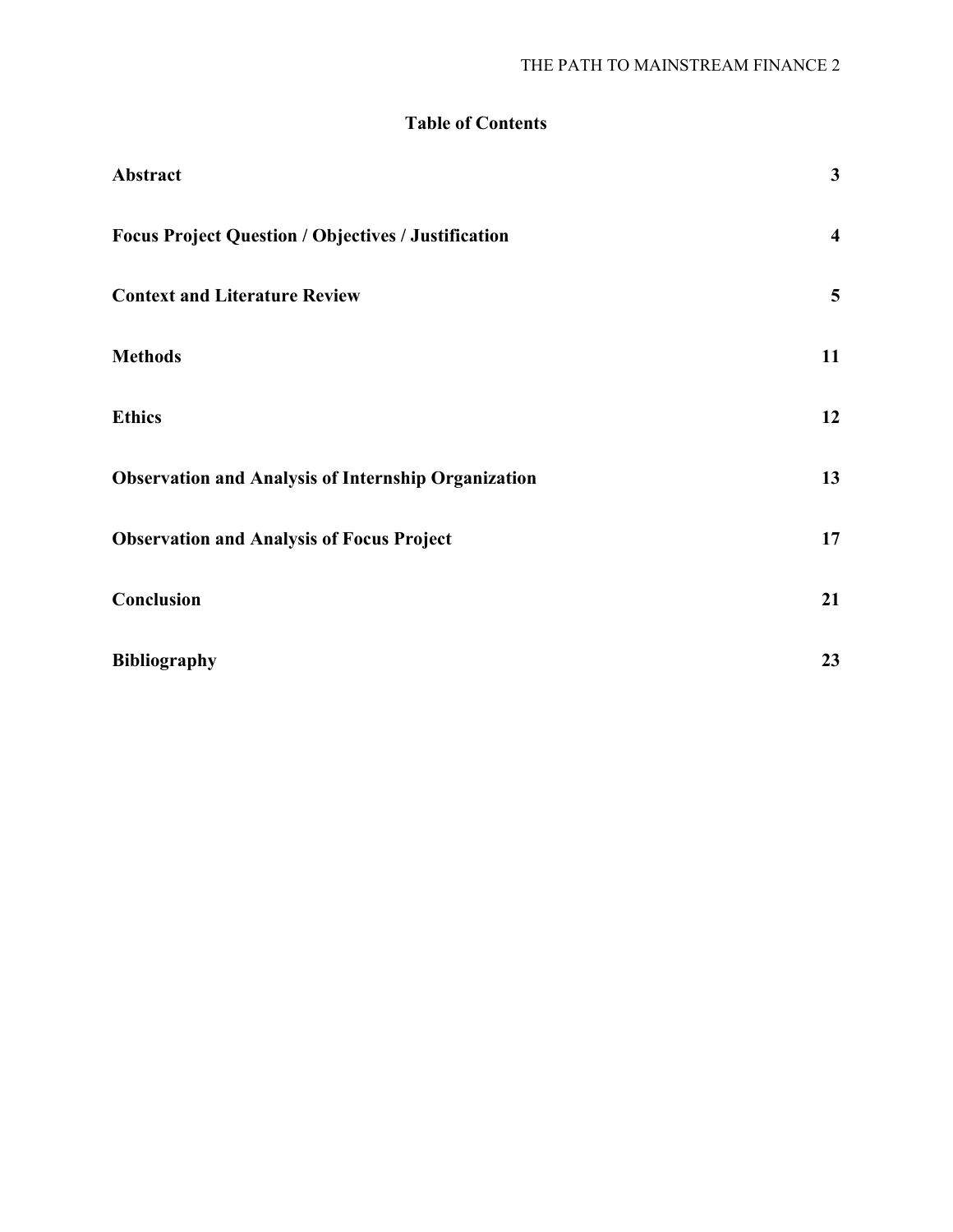#### **Abstract**

<span id="page-4-0"></span>This paper explores elements of alternative finance including complementary currencies, credit clearing systems, and Islamic Banking practices. I begin first by outlining the issues created by the mainstream western banking model, including wealth inequality, socioeconomic discrimination, environmental degradation, and the collapse of small businesses and local economies. I go on to introduce and define the concepts of complementary currencies, Local Exchange Trading Systems, and credit clearing systems; I argue that these systems challenge the popularly held perceptions that currencies and mainstream banking practices in general are immutable, given, or ideal. To support this assertion, I transition into my research findings first by describing the research methods and experiences that have led me to hold these beliefs. I recount the details of a 5-week internship with Geneva-based complementary currency association Monnaie Léman, where I gained valuable exposure to concepts and structures associated with this field. Finally, I discuss my research findings as related to both complementary currencies and interest-free lending in credit clearing systems. I argue that among the greatest barriers in the way of success for such systems is publicity and public trust. I go on to argue that interest-free lending has proven to succeed through credit clearing systems as well as in Islamic Banking and should therefore be explored further. This paper as a whole serves to inform on the subject and encourage the inclusion of alternative financial systems, primarily complementary currencies and interest-free lending.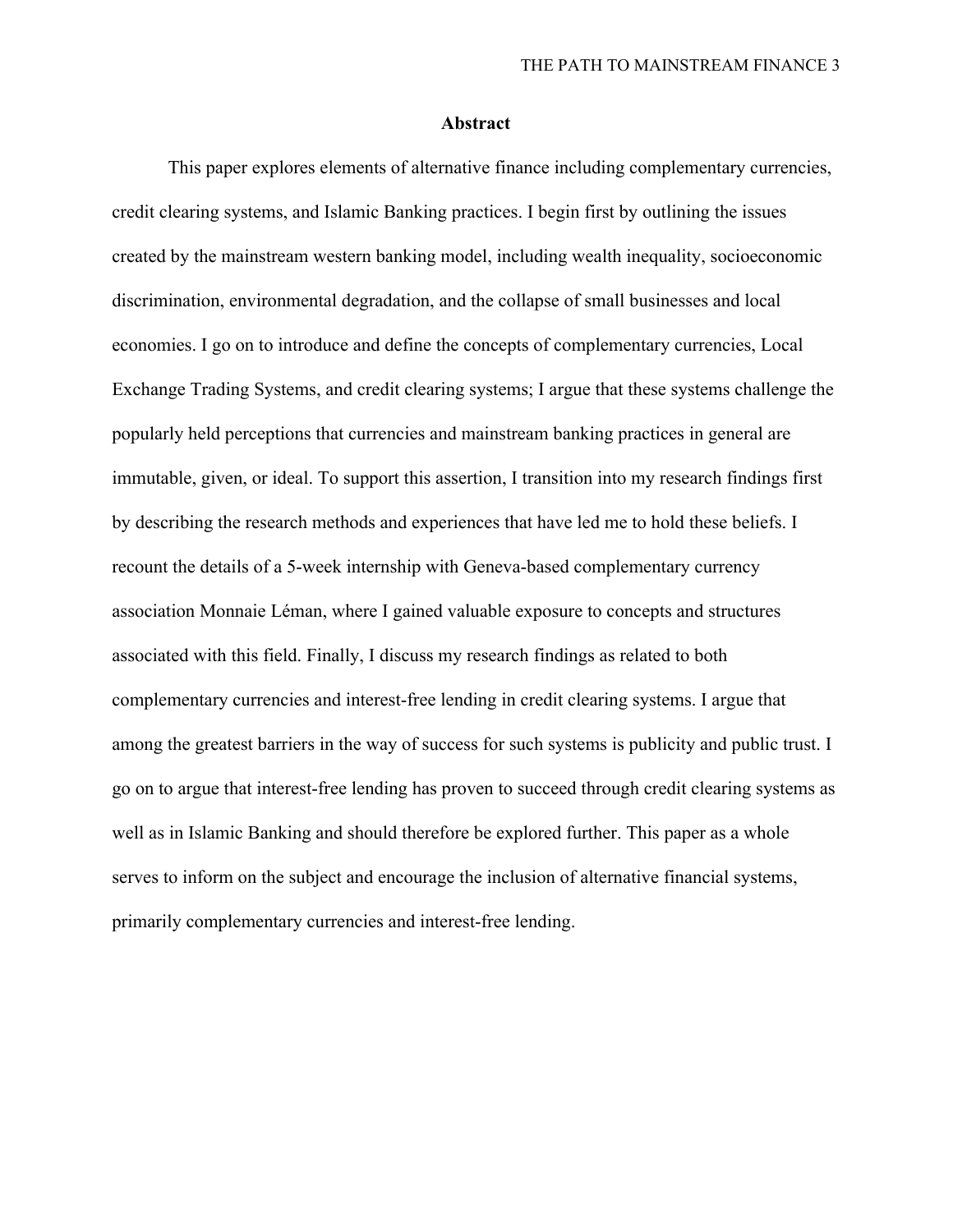#### **Focus Project Question / Objectives / Justification**

<span id="page-5-0"></span>The notion that currencies are in fact flexible is increasingly taking root in people's minds. The perception that a national currency, or our money, is an unshakeable and irreplaceable tool of civilised humanity has taken hold of many over generations of time, especially those in countries with highly stable governments and reputations for powerful currencies. For many others, a government-controlled currency does not so much represent a *given* as it does the *best possible option for running an efficient society.* In either case, national currencies are not often challenged. The rise of new technologies and cryptocurrencies, such as the Blockchain and Bitcoin, has paved the way for many minds to accept the thought that national currencies may not be the only, nor the best option for efficiently and securely conducting transactions; however, it would be incorrect to attribute this idea to these technologies alone. In fact, thousands of communities around the world have already been practicing the use of alternative, or complementary currencies and systems of exchange. These systems come in a number of forms, and for a number of purposes; however, they all come into existence to fill in the gaps left by the traditional system. Out of complementary currencies we may derive more complex systems, such as credit clearing systems, which further challenge traditional practices. For my focus project, I intend to explore the alternative side of currencies and lending practices in order to argue that, though these systems have not entered the mainstream, they nonetheless have immense potential to strengthen local economies. Specifically, I want to answer the following questions: To what extent can complementary currencies address the issues presented by the current dominant system? To what extent can interest-free lending, a characteristic of credit clearing systems, create more equitable financial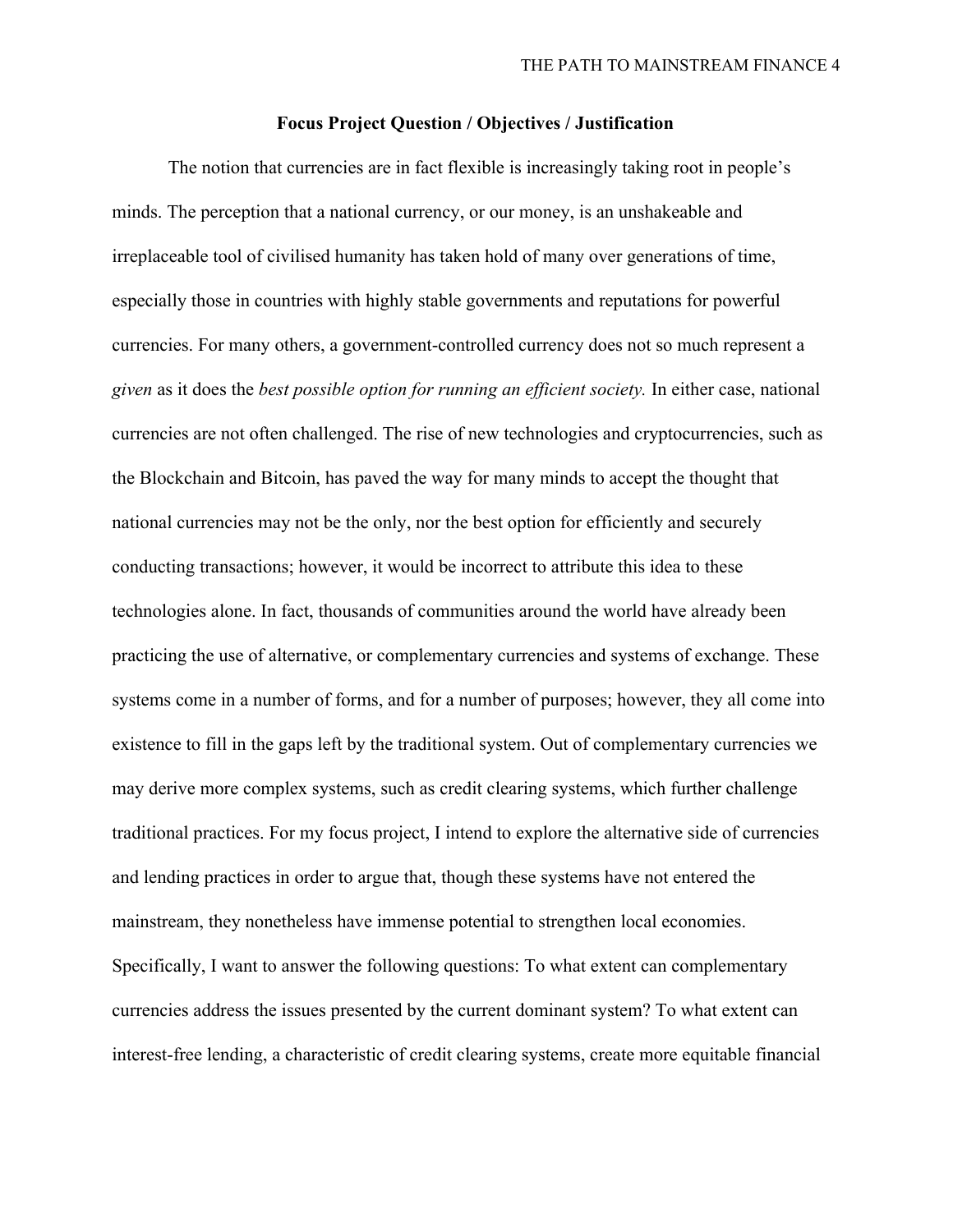environments? To answer these questions, I rely on both primary and secondary research. Through the course of a 5-week internship at a complementary currency office in the Lake Geneva region, I've gained access to valuable experiences, information, and connections that have enriched my understanding of the subject. I intend to integrate what I have learned about complementary currencies from this internship with what I have learned through traditional research and lectures. To fortify my argument, I intend to tie the conversation surrounding interest-free lending in a mutual credit system setting with the subject of Islamic Banking to prove the merits of this controversial characteristic. My objective is to shed light on these lesser-known systems and argue that they have already demonstrated and have the potential to continue to demonstrate their abilities to address issues that the traditional system cannot. It should be emphasized that this paper does not advocate for a full renunciation of the traditional system; rather, it seeks to challenge the assertion that the tools which dominate the current system are the sole options, and examine the potential impact of the integration of alternative tools into mainstream economic practices.

#### **Context and Literature Review**

<span id="page-6-0"></span>Western processes surrounding banking, money creation, and economic growth rarely stray beyond what has traditionally been most prevalent: a capitalist system that prioritizes efficiency, competition, and growth above all. While this system has been highly effective in accomplishing what it was designed to achieve, it has also led to a number of significant issues. Among them are extreme wealth inequality, environmental degradation due to the system's reliance on a linear economy model, and weak social structures for those who need them most. In addition, the capitalist model is directly linked to globalisation and a shift in reliance away from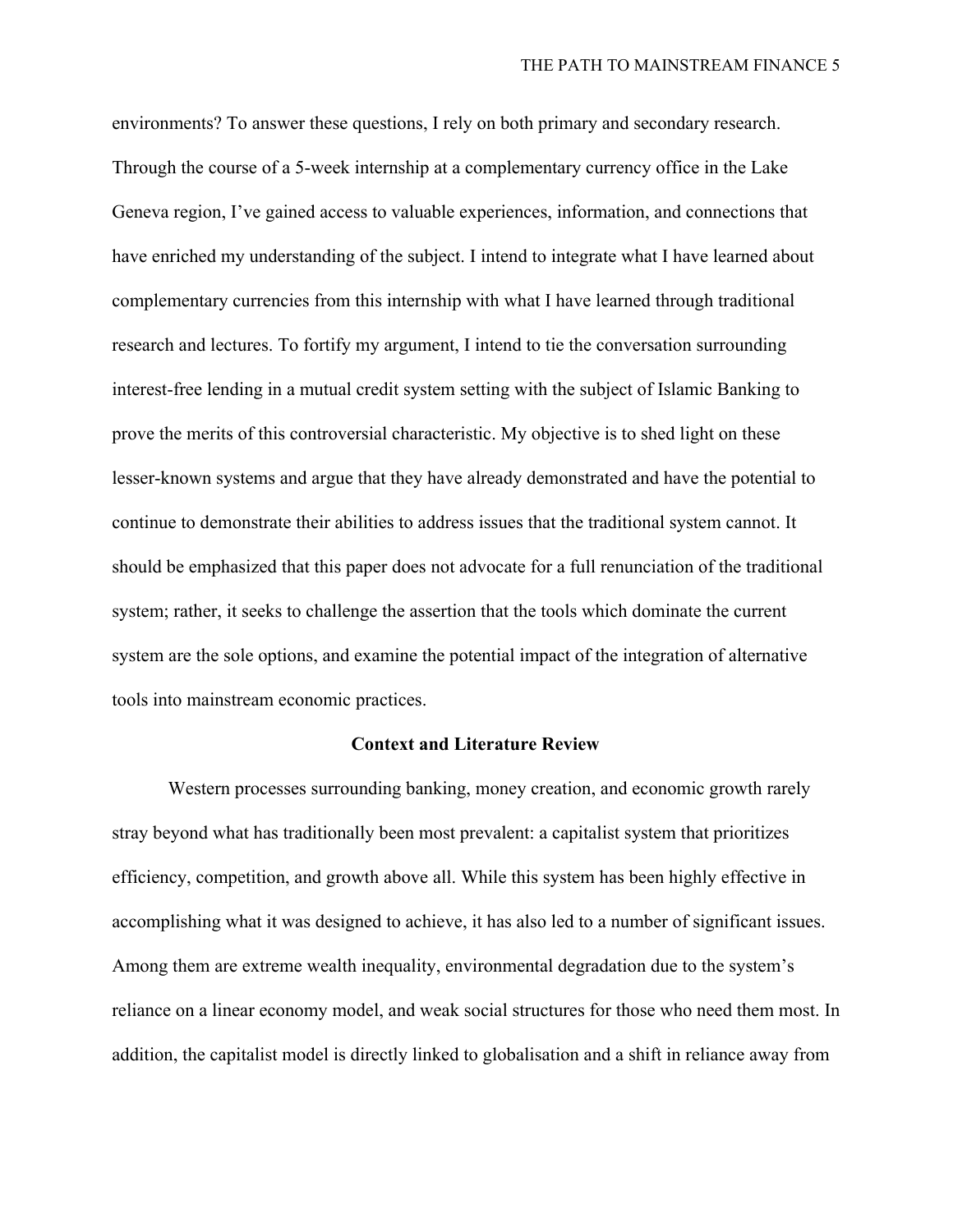small, local businesses and toward large, transnational corporations and mega agricultural producers. Money creation and banking practices have developed to complement this system in a number of ways, many of which further exacerbate the issues presented. This is not to say that current practices ought to be rejected completely; rather, that the exclusive use of mainstream currencies and means of banking which dominate political and economic discourse effectively draws unnecessary boundaries around what is possible.

A significant example of a perceivably irrevocable characteristic of modern day lending practices is interest collection. Both basic and advanced economics theories in the western world describe the current system of lending and borrowing *with interest* as unique in its ability to create money, expand business, and maximize economic potential for an individual, business, or state (von Böhm-Bawerk). This system — of borrowing money from a bank or lender, usually for the purpose of funding a business investment, and later repaying the principal sum as well as any accrued interest — does provide a number of benefits. For example, interest acts as an incentive for potential lenders to lend their unused funds in that it essentially "pays" them to lend (Interest Rate). In theory, this allows for more borrowers to gain access to credit which they otherwise would not have had, and therefore for more businesses to develop and an economy to grow. However, the advantages provided by this system cannot be said to be unique to it, and the disadvantages of interest-charging should not be ignored.

One of the most significant weaknesses of the traditional interest-based lending system is that it favors those who have already acquired wealth and disadvantages those who have not. This is made apparent through two principle ways, the first being the dispersion of risk. In a traditional loan contract, the risk is borne almost solely by the borrower, while the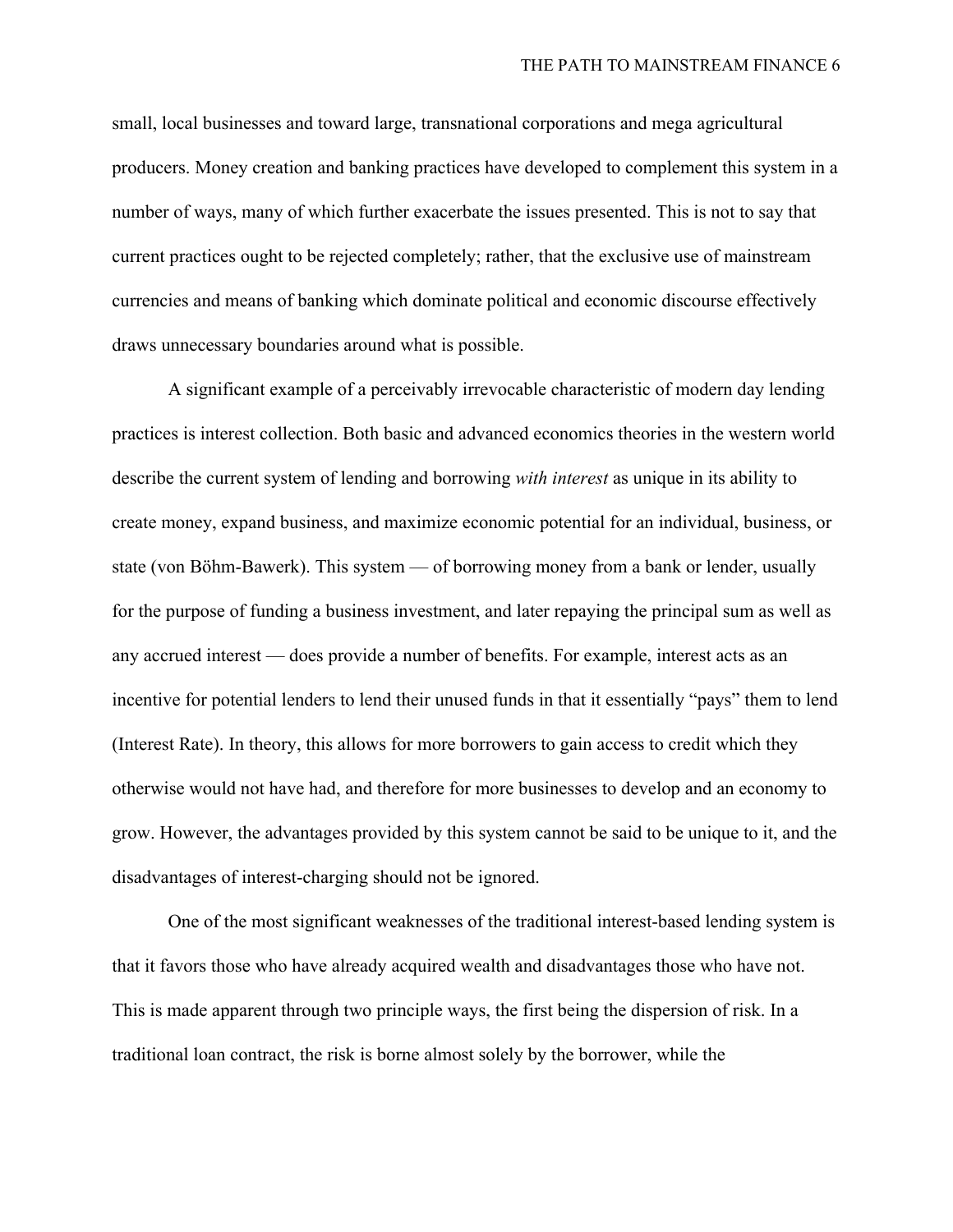capital-owning lender bears little-to-no risk. This is demonstrated by the fact that the borrower must absorb the full consequences if the investment he/she made with the borrowed funds is unsuccessful (for example, if the business that the borrower used the loan to fund is not profitable, the borrower must still repay the loan and any accrued interest, despite decreased ability to do so). The second principle characteristic of traditional interest-based lending that renders it unfavorable to those without capital is the variance of interest rates. While the interest that a borrower must pay varies according to a number of complex factors, such as credit history, assets, and risk, the general rule is that a borrower faces a higher interest rate if he/she has a lower likelihood of repaying the loan (Pinyo). Those who already have capital, therefore, are deemed to be at a lower risk of default and are provided access to cheaper credit. Meanwhile, those with little-to-no credit must face higher interest rates, or credit at a higher price. This traditional credit lending system creates an environment which fosters the continuation and expansion of wealth inequality; those that have wealth are largely safe from losing it, whereas those that lack wealth must risk immense consequences in the process of earning it.

In addition to disadvantaging those with less wealth, interest-based lending practices can be linked to a number of other issues. For example, the imbalance of risk has the potential to create a moral hazard issue on the part of the lender. A capital-owner who is guaranteed to be returned his/her funds, plus interest, regardless of the borrower's success (except in certain cases, such as if the borrower declares bankruptcy) is less likely to consider carefully the investment before lending money, and could, in theory, contribute toward investments that are ill-planned and likely to fail (John, Shoven B, et al.). Interest, too, is related to predatory lending, a practice in which a lender provides loans in unfair or deceptive ways to take advantage of a borrower. We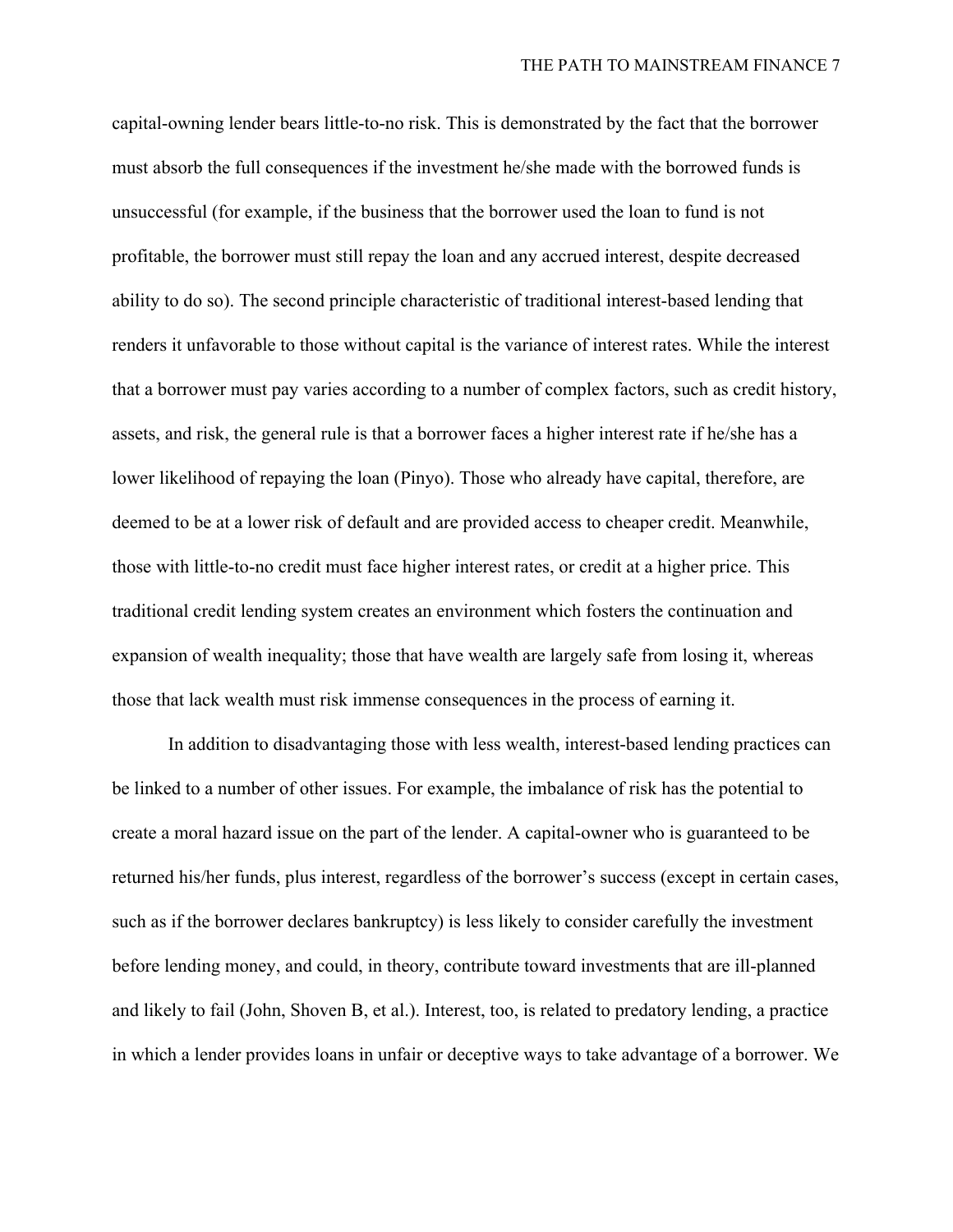have observed such patterns of reckless lending, for example, leading up to the 2008 financial crisis. The provision of loans to borrowers who were at high risk of default while charging extremely high interest rates was a major contributing factor in the collapse of the housing market and the recession that followed (Financial Crisis Inquiry). It is clear that, though charging interest can contribute toward a successful and efficient financial system, it also has the potential to do the very opposite. Interest collection is only one aspect of the mainstream financial system; there are many more elements which similarly provide costs and benefits to participants. While some major improvements have been made to improve this system, it would be unwise to ignore alternative and complementary options.

One such option comes in the form of challenging mainstream money practices at their core by placing into question the exclusivity of the money that is used to conduct them; in other words, the currencies. Doing so, for many, involves shattering the subconscious assumption that currencies, as they exist today, are unshakeable and genuinely valuable. Antonin Calderon, General Secretary at Monnaie Léman, brings up the fact that, in truth, most of today's currencies are "just paper" guaranteed by the federal government. He makes the argument that the only difference between the pages of a book and the money we use is the fact that we have faith in the value of the money. Accepting this truth creates the opportunity to explore new and different approaches to money and opens the doors to complementary currencies. Complementary currencies can be defined as non-legal tender which are privately created to be used alongside national currencies, usually to accomplish some or all of four main objectives: "To promote local economic development; To build social capital; To nurture more sustainable lifestyles; To meet needs that mainstream money does not" (Fontinelle).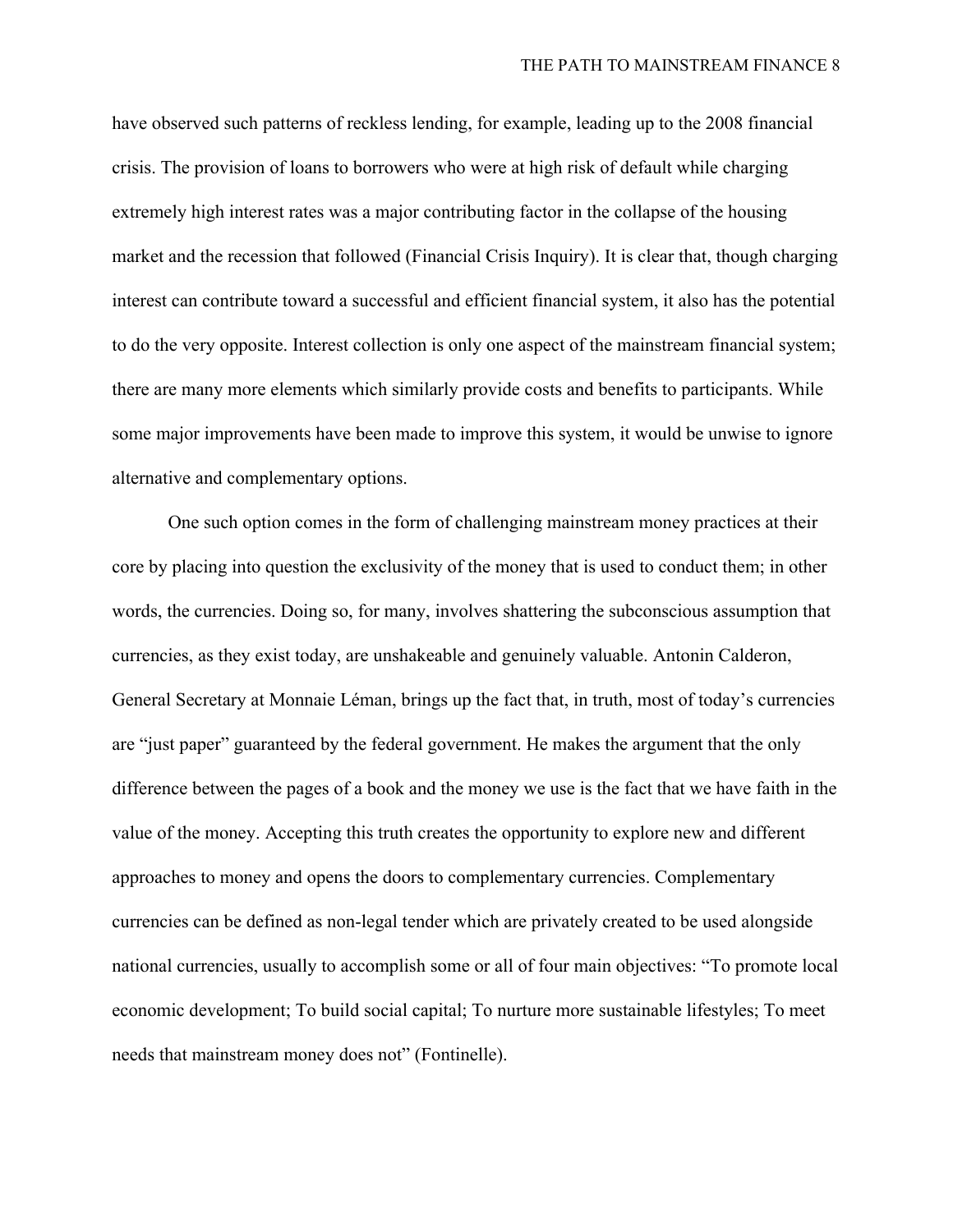Complementary currencies exist in a number of forms, and this paper will go over three. The first is simply alternative physical money; that is, bills, coins, certificates, etc. which are exchanged and traded in the same way that mainstream money is. This form can be equated to gift certificates or vouchers, which are essentially currencies accepted only by select businesses. Perhaps the most well known example of this form is the "BerkShare" in Massachusetts, USA. This currency is designed to be accepted by a network of over 400 local businesses in the Berkshire region, and provides a 5% discount to consumers as an incentive ("What Are BerkShares"). The second form a complementary currency can take is known as a Local Exchange Trading System, or "LETS." This system does not actually use a physical currency; rather, it utilises a platform, often online, to create networks of individuals who can trade their goods and services with one another; often, the unit of measure, or currency, is time. For example, Person A could trade one hour of babysitting for one hour of Person B's tax filing services. Finally, the third type of complementary currency is known as a credit clearing system. This issuance mechanism is similar to the LETS; however, it involves the peer-to-peer exchange of credits among businesses (versus individuals) without the need of an initial loan from an issuing authority, such as a bank. Instead, all traders in the system are allowed to lend and borrow from one another, regardless of the credits in their accounts. The main distinguishing characteristics of this system are that traders can hold negative balances and still be legitimate, that exchanges are not limited to traditional barter two-party transactions (in other words, Person A can provide Person B with a service in exchange for credit to gain a service from Person C) and, notably, that exchanges are made free of interest ("Mutual Credit"). This means that users of such systems essentially gain access to free credit. Credit clearing systems, therefore, are based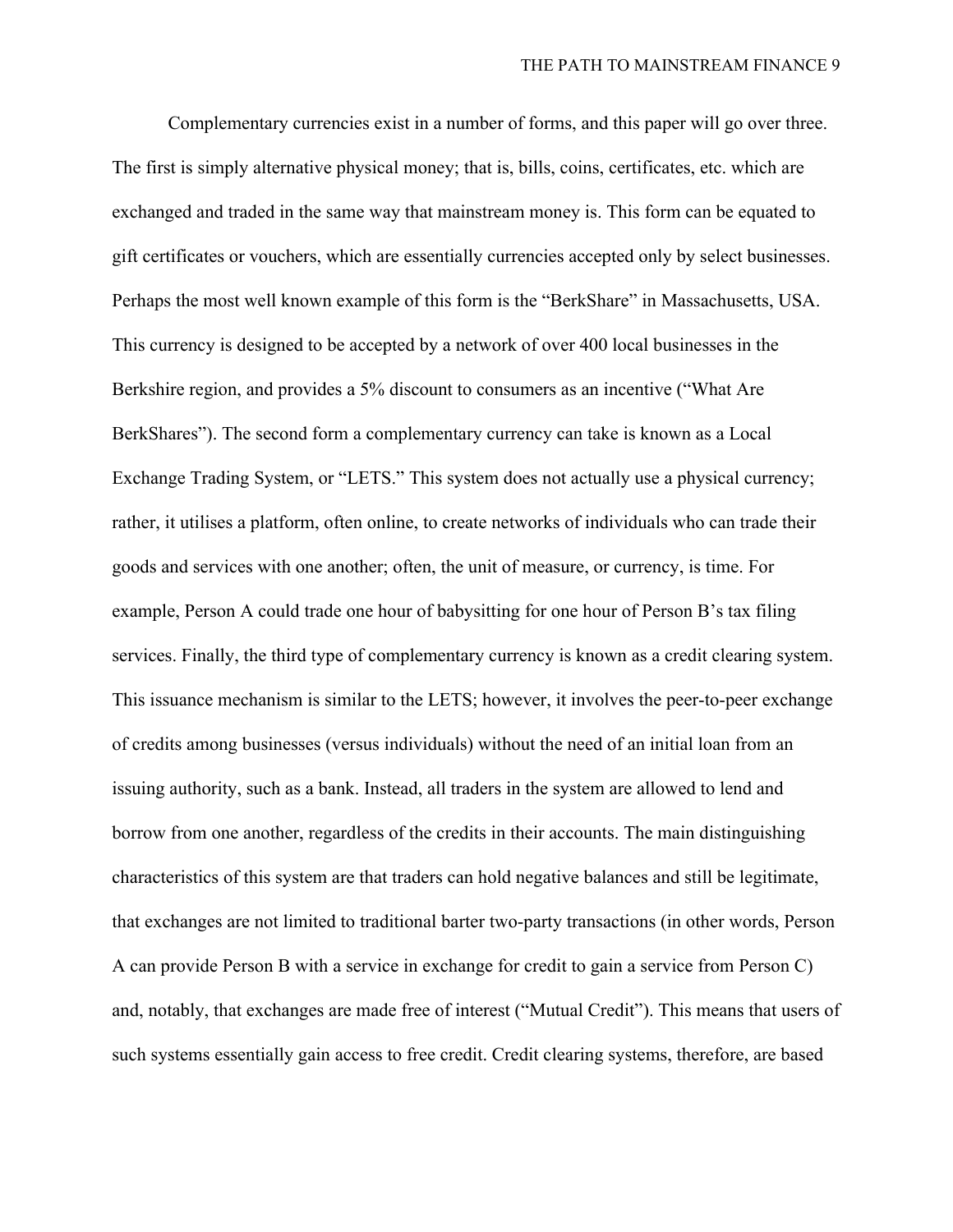on egalitarian principles in that all players have equal access to credit; this is among the most controversial aspects of this system, and also among the strongest (Jiangpo). Each of these systems bears unique characteristics, but each demonstrates the flexibility of and potential within modern day currencies. These systems, too, offer the opportunity to study and integrate other non-mainstream banking practices, such as interest-free lending.

To learn more about complementary currencies and mutual credit systems, I interned with an organization specializing in this field for five weeks. The name of the institution is Monnaie Léman, a French name meaning "Currency of the Léman." The primary functions of Monnaie Léman are the development, management, and promotion of their complementary currency, the Léman, throughout the Lake Geneva region of France and Switzerland. According to its charter, the main functions of the Léman are as follows: to attract and retain economic activity to the local area through the prioritization of spending at local businesses; to facilitate solidarity among local businesses, enterprises, and producers; to encourage spending at businesses who demonstrate sustainable practices (particularly those supporting local and organic agriculture, high job creation, and minimal environmental impact) ("Charte du Léman"). Both individual consumers as well as businesses in the region are allowed and encouraged to make purchases and exchanges with the Léman.

There are two basic processes to participate; the first, which is open to individuals as well as businesses, is known as "pledged currency" and involves the exchange of national currency (Swiss Francs or Euros) for Lémans (as either physical cash or digital currency). This currency can be used to make purchases at any of the 428 businesses that accept it in the region, who in turn use it to conduct business (i.e. to pay their employees or trade with other Léman-associated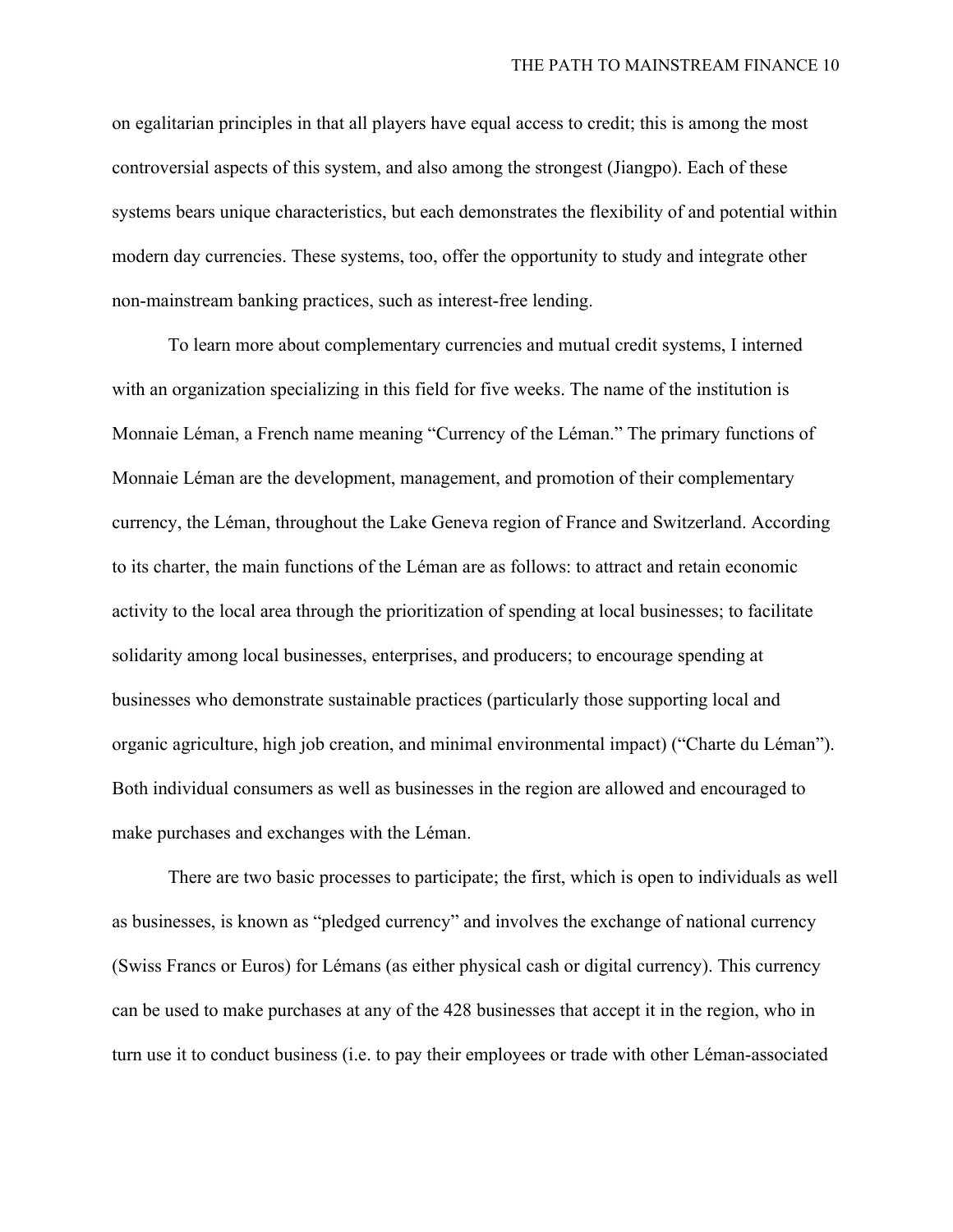entities). In this way, the Léman circulates through the local economy multiple times while funding only ethical, sustainable, and local ventures. In addition, the national currencies (Swiss Francs or Euros) that individuals exchange for Lémans are deposited into Alternative Bank Switzerland, a bank which invests only in sustainable projects. This ensures that participating in the Léman economy yields only positive impacts in the community. The second process is open only to businesses, and is available only digitally: it is the credit clearing system, also known as the LEMANEX. It works in the same way that traditional credit clearing systems work, as explained earlier in this paper. Monnaie Léman's main purpose for using this system is to expedite business-to-business interaction in the region and encourage local partnerships and solidarity ("Comment Ça Marche ?").

#### **Methods**

<span id="page-12-0"></span>In order to successfully explore the merits and drawbacks of complementary currencies and interest-free lending practices, I have utilised multiple research methods. Beginning in late March of 2018 and working until early May, I conducted traditional secondary research based on academic journals, studies, and media sources found online. While conducting research via this method is usually relatively straightforward, it was important to carefully analyse my sources to ensure credibility. This particular method revealed the most about the interest-free lending component of the project. I gathered information, as well as the inspiration for this research, through lectures received as part of the program's Alternative Financial Systems course throughout the month of March. A portion of my research was gathered through the observation of the structure and practices of Monnaie Léman while I interned there in April and May of 2018. The final mode of research which I employed was primary, based on interviews that I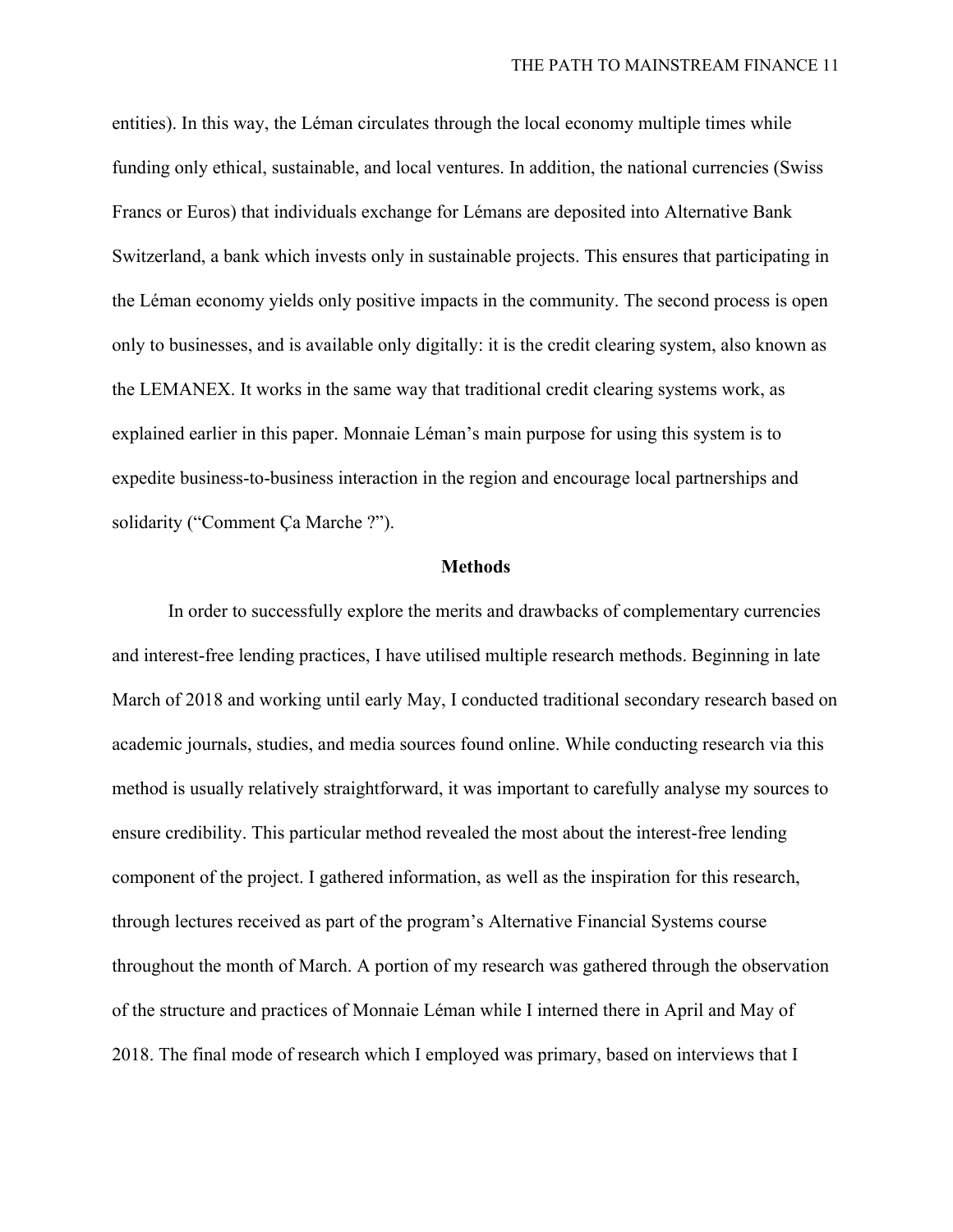conducted in late April. Specifically, I conducted three separate interviews with experts in the field and users of complementary currencies: the first was with the owner of a restaurant that accepts the Léman; the second was with a supporter and potential client of the Léman; the third was with the Secretary General and representative of Monnaie Léman. While I attempted to contact individuals who could answer questions about interest-free lending and Islamic banking practices, I was unable to do so. Therefore, the majority of the data that I gathered through the interviews is related to the use of complementary currencies, specifically the Léman.

#### **Ethics**

<span id="page-13-0"></span>While conducting and extracting information from interviews, it was extremely important to consider and abide by ethical research practices. The most important factor to consider when working with human subjects is that my primary responsibility as a researcher was ensuring the safety and respect of those I was studying. This involved being highly transparent with the purpose of the interviews, ensuring that the subjects understood that their participation was voluntary, providing the option for the subjects to remain anonymous if they so chose, and behaving in a way which was unbiased and respectful of the subjects and of their experiences. It was vital that the subjects did not feel pressure to respond in certain ways (i.e. to self-censor), that their confidential information was not shared, and that the overall experience was comfortable, engaging, and mutually beneficial. I made sure to follow these guidelines when conducting my interviews, and I believe that doing so was not only beneficial for the subjects I was studying, but also for the quality of the information I gathered. In order to respect her wishes for anonymity, I have changed the name of one of the subjects. Conducting this research in an ethical manner was quite easy given the guidelines; in addition, the focus of the interviews rarely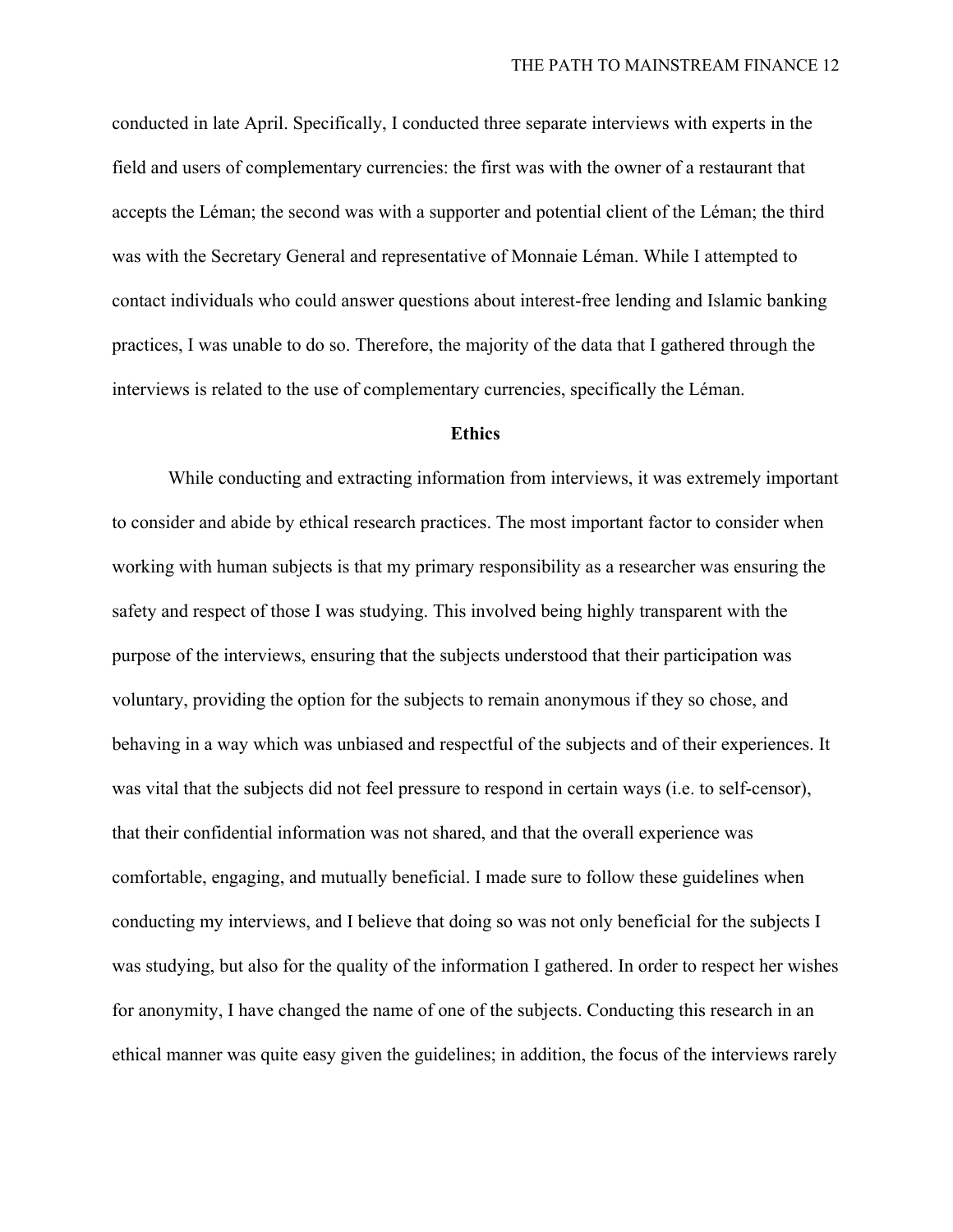strayed into personal or sensitive issues and was, for the most part, an easy topic to discuss openly.

As an American student interning with a Swiss organization, my positionality had the potential to make an impact on my research and overall experience. For example, my experience surrounding money has likely been different from that of many Swiss and/or European people. In the US, where a more extreme form of capitalism reigns, using a potentially less efficient means of conducting business (such as with a complementary currency) may seem strange. By contrast, Europeans tend to have stronger social system, and a greater ease with making decisions which put the community first. While I myself tend to lean more toward the European way of thinking, it was important for me to be aware of this cognitive bias that stems from my upbringing.

## **Observation and Analysis of Internship Organization**

<span id="page-14-0"></span>As an intern with Monnaie Léman, I participated in a variety of projects. The first involved conducting research in order to create a comprehensive list of all known currencies in the world. In addition to listing them, however, part of the task involved writing brief reports on each one (i.e. the region where it is active, the principle objectives of the currency, its success in achieving these goals, whether it has membership fees, the type of currency used, etc). This project allowed me to gain immense insight into the world of complementary currencies. I learned that there are an estimated 6,000 different complementary currencies in the world, though many are informal and likely unrecorded (Fioramonti). Of those that I researched, I found many Local Exchange Trading Systems where users could trade units of time. The majority of these systems listed community solidarity and economic inclusivity as their main objectives, though there were many others who listed additional goals, such as sustainability. Working on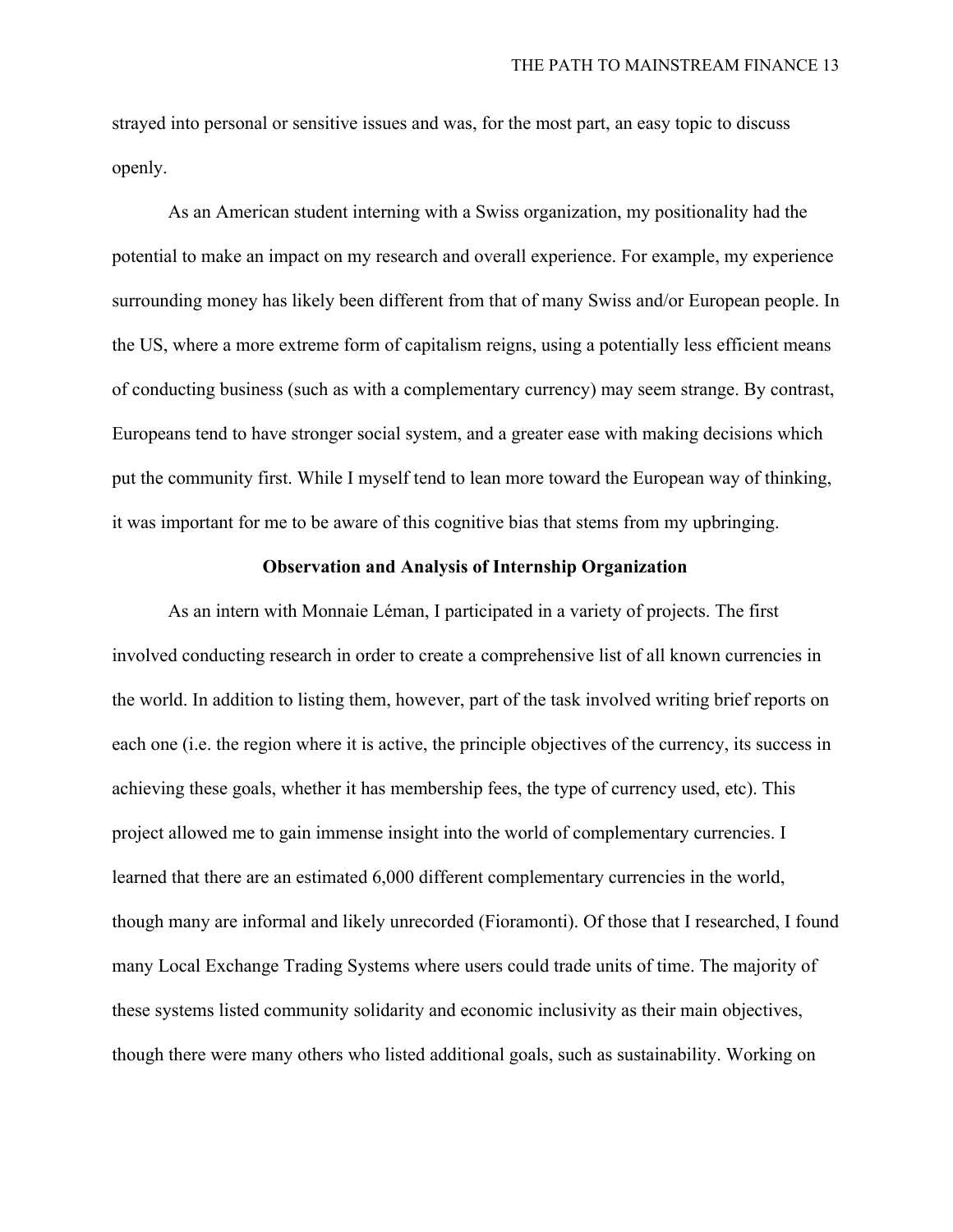this project revealed just how many complementary currencies are currently being used all over the world; considering the fact that these systems of exchange are not considered "mainstream," they certainly have a significant impact on many people. In addition to gaining valuable information on this subject, contributing to this list allowed me to improve my skills in efficient and accurate research, concise and in-depth reporting, and problem-solving.

Another project to which I contributed significantly involved translating a number of Monnaie Léman's documents from French to English. This project had as its primary objective the facilitation of dialogue between Monnaie Léman and other, similar organizations in the UK for the purpose of potential collaboration. Monnaie Léman has a long term goal the creation of a mobile application that would have the capability to accept every currency in the world (including official currencies, complementary currencies, and even temporary / event-specific currencies). The purpose of this venture is largely to improve access to different currencies in order to encourage their increased use. In addition to the realization of the digital and legal aspects, the success of this undertaking relies heavily on collaboration with others involved in the sector of complementary currencies. As an intern, I played a large role in assisting the progress of communication for Monnaie Léman. To my benefit, this task strengthened my French language skills, especially in formal writing. Though I already speak French comfortably, translating these documents proved to be quite challenging. I quickly learned that direct translations are often insufficient, and that, in order to successfully communicate an intended message, I needed first to understand the purpose of what was being said. Armed with this deeper form of comprehension, I was able to regenerate the message in English in a way which actually made sense, as opposed to relying on unclear direct translations. Though challenging,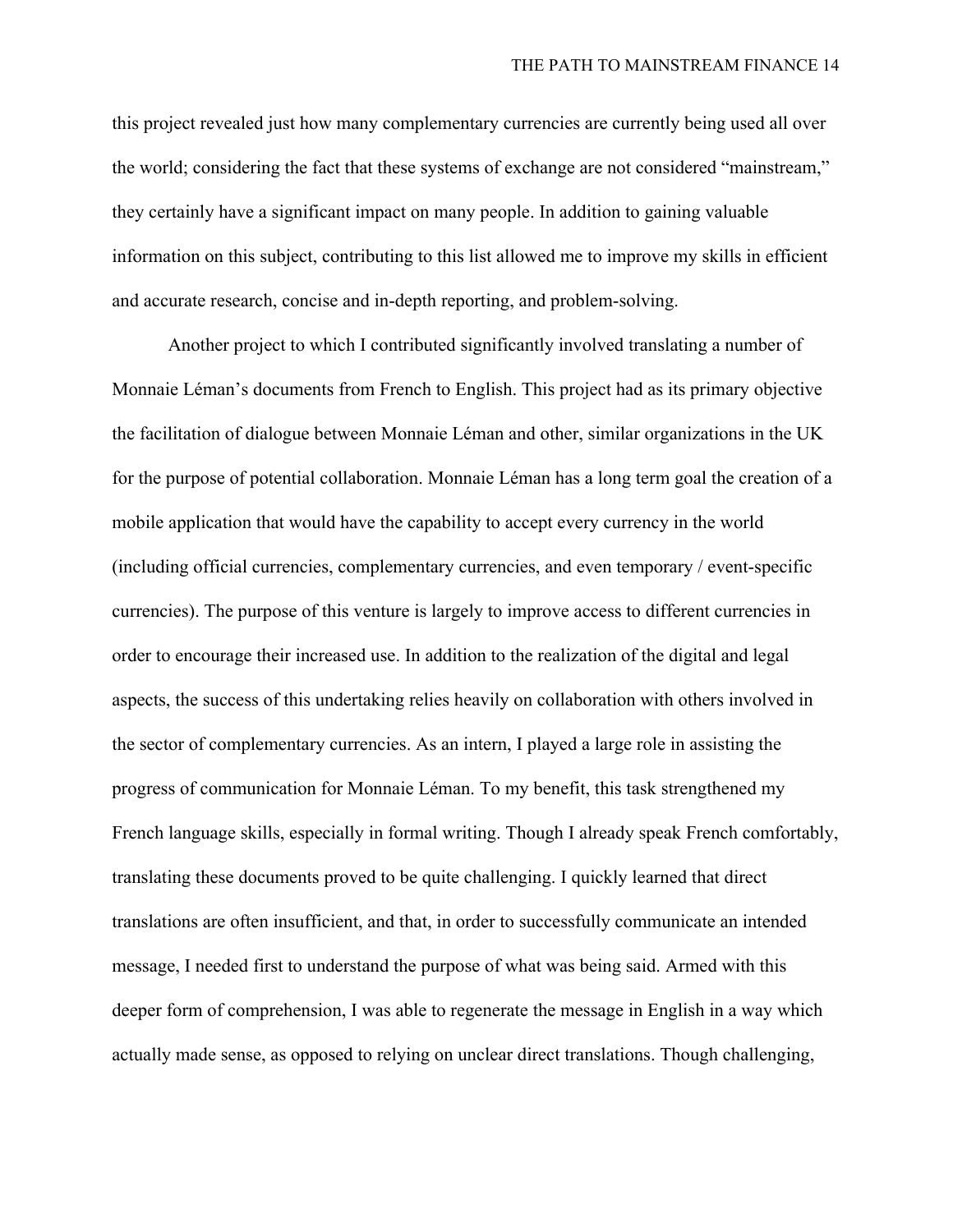this project also allowed me to become familiar with Monnaie Léman's structure and communication strategies.

In addition to gaining exposure to this information, interning at Monnaie Léman allowed me to observe the impact on the community that this organization has. It is apparent that it has as its primary function the development and embetterment of the businesses and inhabitants of the region. Those that work for Monnaie Léman do so out of passion for the cause and a desire to do good for the local community; in fact, most of Monnaie Léman's associates are volunteers who choose to donate their time to the development of this cause. On the side of the users of the Léman, I observed the same phenomenon. While accepting the Léman at a business can provide some financial benefits on an individual level, such as from increased clientele, this increase is not significant enough to serve as the main incentive; the advantages are instead social and community-based. A conversation with owner of the Café du Grütli, Anne, revealed this sentiment. She described her pride in accepting the Léman, and the efforts that she has made to find and convince business partners to accept the Léman as well. For her, the Léman serves to create a sense of community: "if someone uses the Léman, it says a lot about them and their values… people are very proud to pay with the Léman." It is clear that the Léman goes beyond creating long term economically advantageous conditions; it affects people's social and communal lives as well. It is evident that those who participate in this alternative system, whether as volunteer employees, or as business owners, are passionate about their communities and confident in Monnaie Léman's approach to ameliorate it.

Even with a positive objective and a number of supporters, however, Monnaie Léman still faces some significant challenges. It's greatest weakness, as I observed it, had to do with its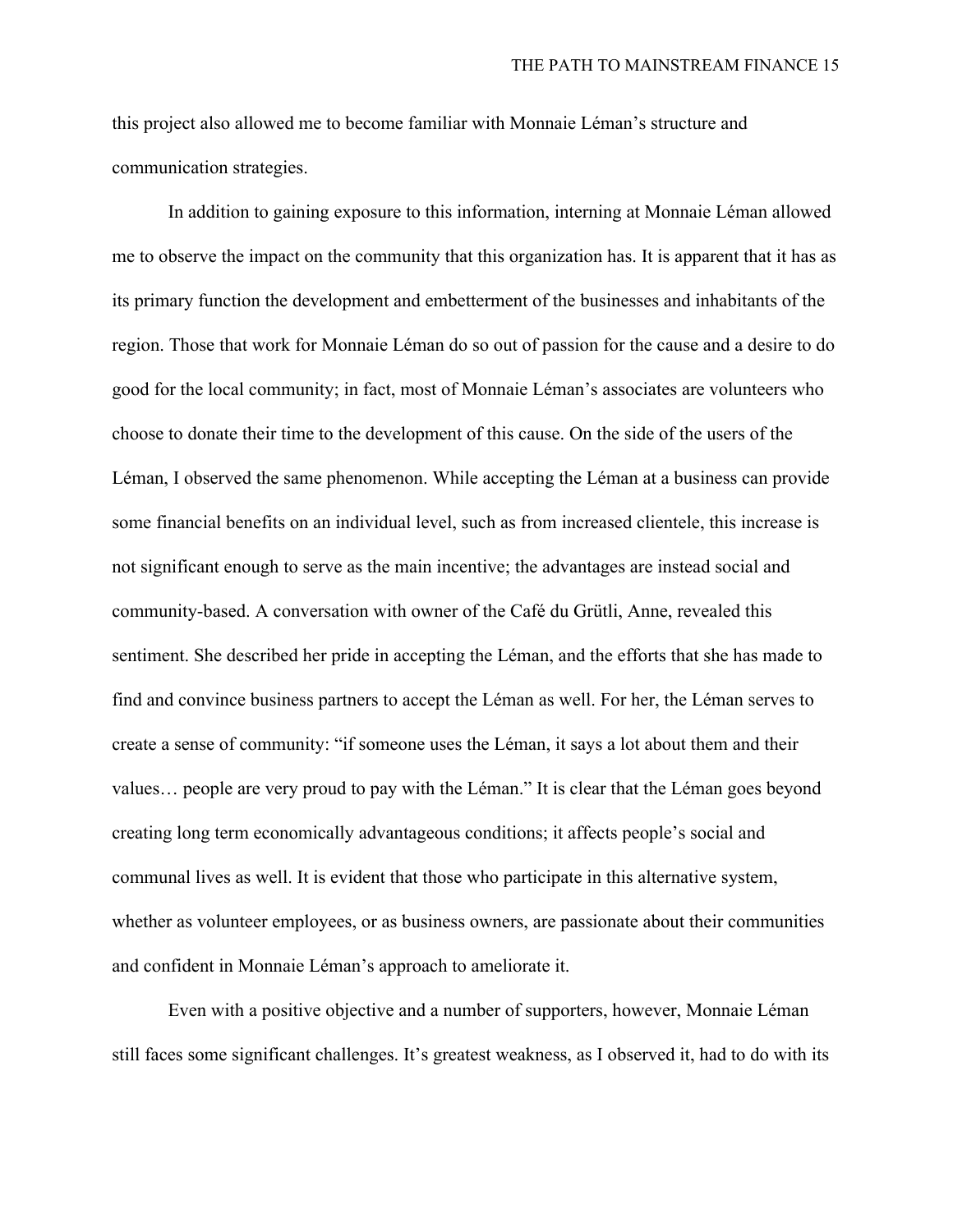marketing and communication strategies. Some areas are more successful than others. Anne, for example, said that she receives approximately 500-1,000 Lémans per month as payment in her restaurant. The owner of Lilly's Green Market in Nyon, however, has been accepting the Léman for about one year and has never had anyone actually use this currency in her shop. I spoke, too, with Monica, a regular supporter of alternative and community-focused ventures in the Lake Geneva area about Monnaie Léman. She told me that, after hearing about Monnaie Léman, she was very intrigued by the concept; however, she noticed after numerous conversations with friends that very few people realize that it exists. "Even people who are normally in the loop about alternative programs like this" aren't aware of Monnaie Léman's presence. Monica noted, too, that a visit to the website of Monnaie Léman did not reassure her of this organization's legitimacy in that it "didn't appear very well-made." While an attractive website and a positive word-of-mouth reputation may not be accurate measures of an organization's core principles, objectives, or structure, these factors clearly make a significant impact on its ability to progress, especially in this particular field. As mentioned earlier in this paper, the vast majority of currencies are given value purely by the faith of its users. Without a perception that the Léman is a stable, trustworthy, and reputable currency, even its greatest potential supporters may be deterred from participating in Monnaie Léman's system.

On the business level, gaining increased publicity is also vital. Antonin explained that, in the case of the credit clearing system, success depends fully on the participation of enough companies; with only a few businesses involved, offering a limited stock of goods and services, it is not practical to participate in this system. Antonin estimates this "critical mass" number to be around 100-200; Monnaie Léman currently has about 30. With this in mind, it is evident that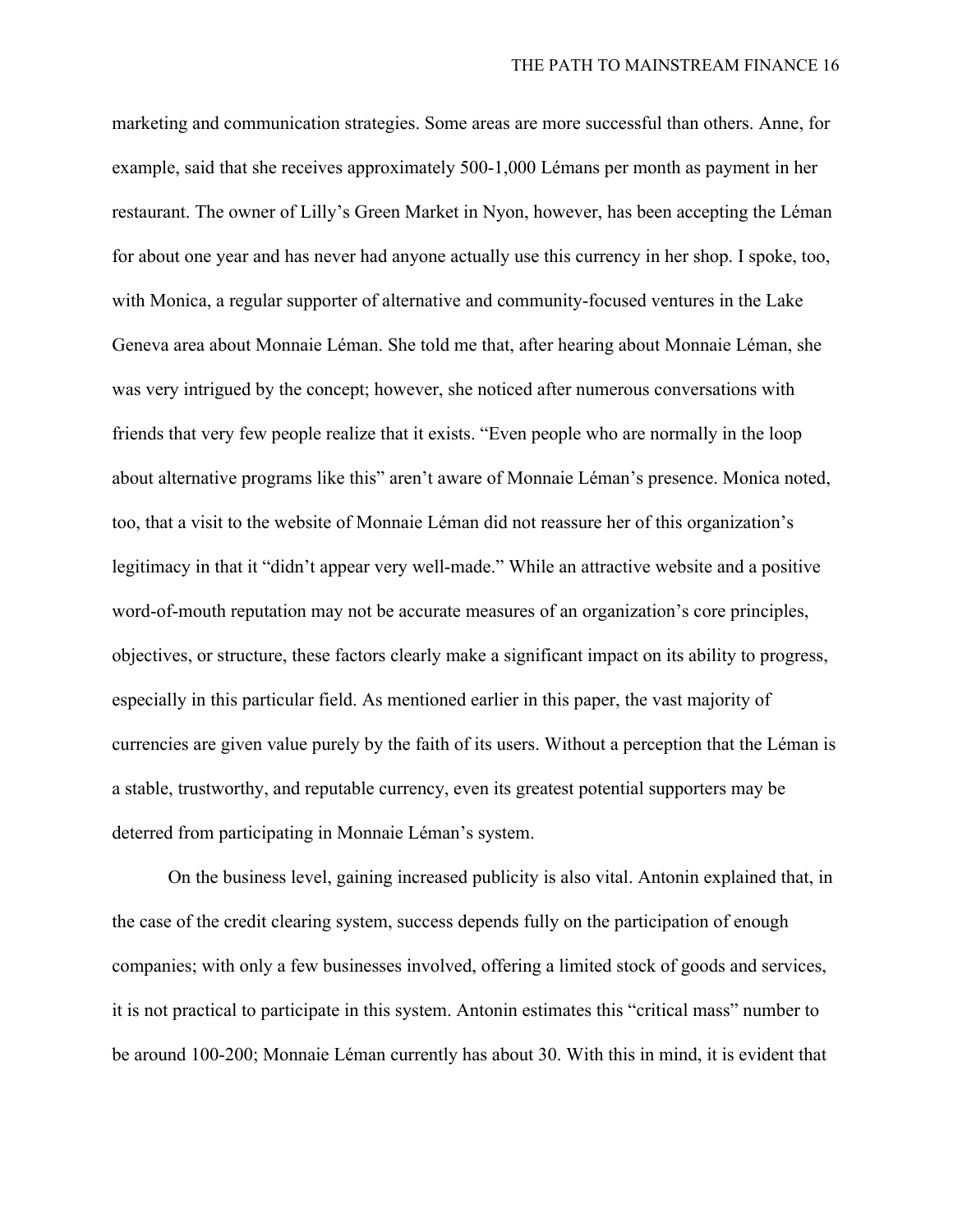one of Monnaie Léman's greatest challenges and most important objectives should be to make itself better known in the region. However, it should also be acknowledged that Monnaie Léman was established in 2015 and is therefore a very young organization. Given more time, it's possible that its presence will be made more apparent.

# **Observation and Analysis of Focus Project**

<span id="page-18-0"></span>When discussing complementary currencies with a Jean Rossiaud, President of Monnaie Léman, he made sure to stress the word "complementary" and the lack of the word "alternative." This is because complementary currencies arise to *complement* and not *replace* pre-existing official currencies and banking practices. They are designed not to act as a convenient one-size-fits-all economic tool, but as a mechanism to address one or more specific issues faced by a community or region. Therefore, it is no surprise that complementary currencies are, in theory, ideal solutions for many of the issues presented earlier in this paper. Potential strategies to fight wealth inequality, environmental degradation, and too-weak social structures can each be found within the designs of complementary currency, Local Exchange Trading, and credit clearing systems. By participating in the Léman economy, for example, a person simultaneously contributes toward strengthening local businesses, supporting sustainable projects, and providing interest-free credit in a solidarity-driven network. In addition to encouraging the initial investment in a local business, using the Léman forces the wealth to remain in the local economy for a longer period of time. Antonin Calderon discussed this point, citing the theory that one Swiss Franc spent in the region would circulate through an estimated 2-3 hands before leaving the region (i.e. by being spent at a larger, non-local retailer); meanwhile, one Léman would circulate through an estimated 6 hands before leaving. This effectively means that more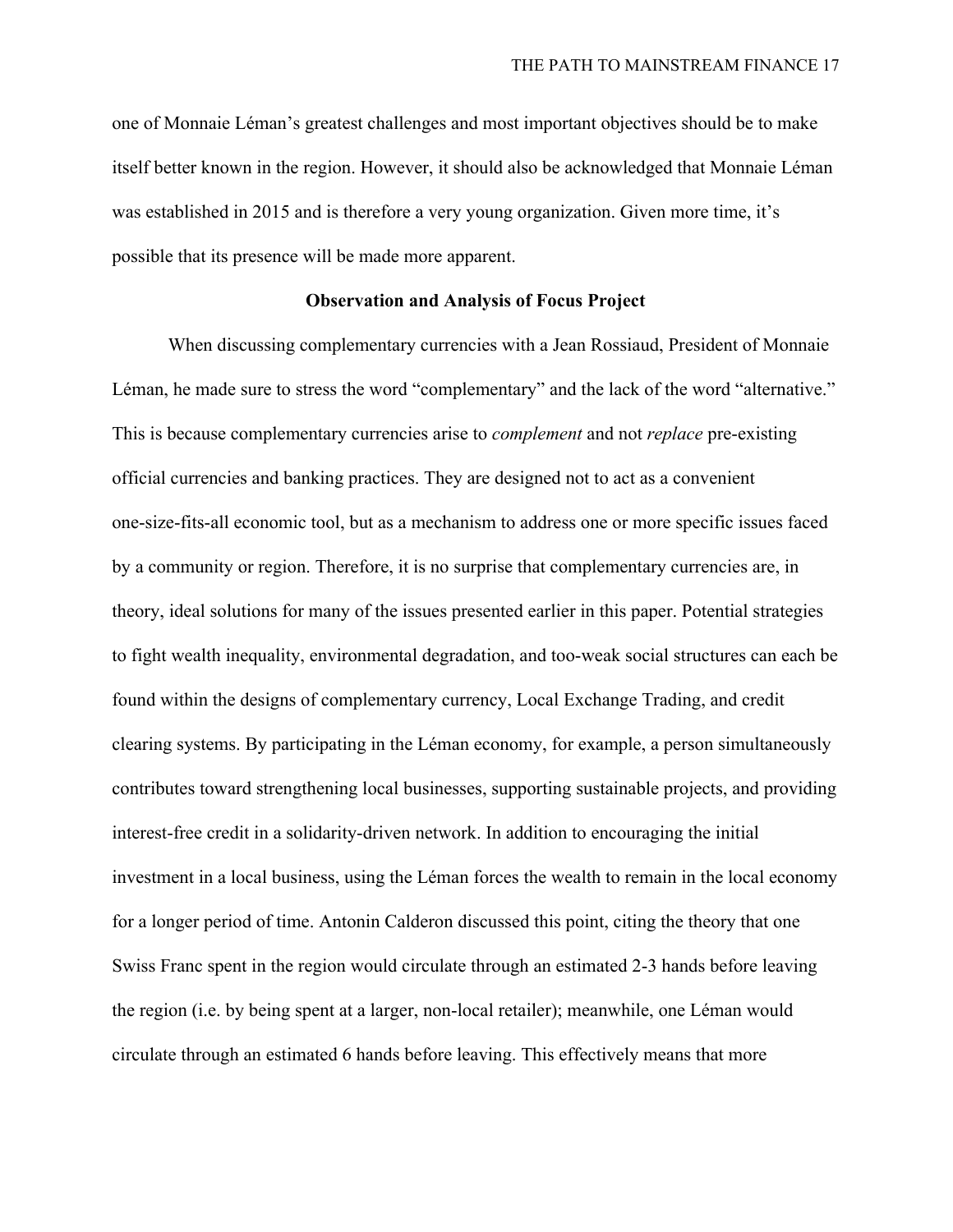businesses, and therefore people, in the region would reap the benefits of a purchase made using a Léman. It is clear that complementary currencies have the potential to contribute toward creating economically vibrant and resilient communities; however, moving this theory into the realm of reality proves to be challenging.

Monica's experience with complementary currencies is not atypical. Among the greatest barriers facing these systems is a combination of the public's lack of information and a lack of trust in the system. If potential participants in the system do not understand its advantages, lack confidence in its reliability, or do not even know that it exists, a complementary currency has a very low probability of being integrated into mainstream practices. It must be acknowledged that choosing to use a complementary currency does, at least initially, involve sacrificing some amount of potential efficiency. The additional personal time and effort demanded to acquire the currency and find businesses that accept it is too significant to be excused by the long term benefits to the community for many people. In fact, proponents of such systems have made the argument that the most effective way for a complementary currency to gain significant traction is by government requiring that it be used to pay a tax (Peacock). However, this would necessarily dismantle the characteristic that most distinguishes these currencies in that it would remove the currency from the hands of local businesses and consumers and enter back into the hands of a large government entity. Therefore, when analysing the future prospects of complementary currencies, it is reasonable to assume that they will remain outside of mainstream financial tools and at a relatively small scale. However, it is possible that a simple shift in convenience could tip the scales; endeavors like Monnaie Léman's proposed all-currency-accepting mobile application may prove to be invaluable to the success of complementary currencies.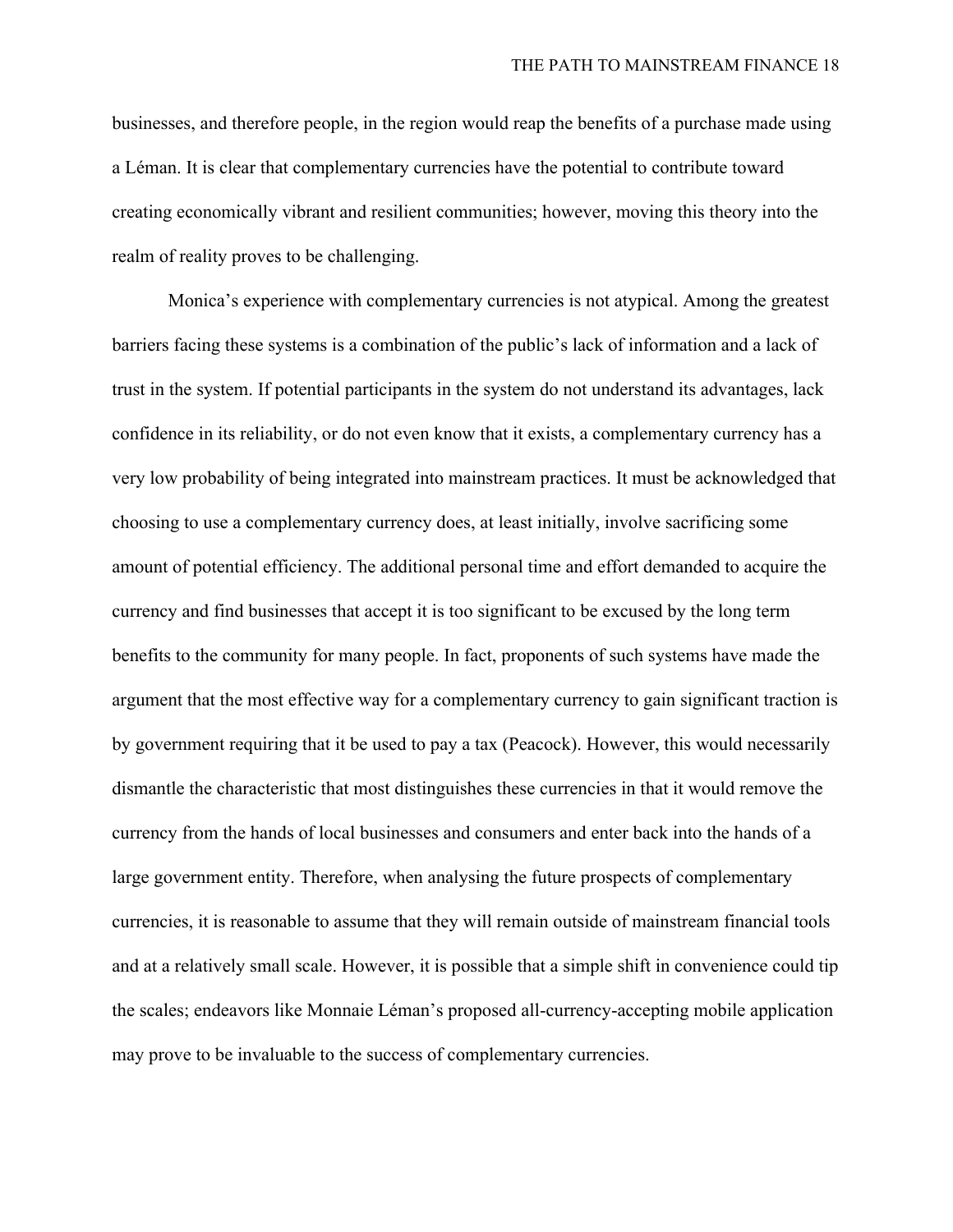Credit clearing systems, though they rely on a model which feels even less familiar than that of complementary currencies, provide greater financial incentives; this may prove to make all the difference in their relative success. Interest-free credit represents the greatest of these financial incentives. Antonin provided a personal experience to demonstrate how this can be beneficial. He and his partners decided to open a small food shop together, and did so with little capital to begin with. As Antonin put it, "you have to buy your goods and services before you can sell them;" in other words, they needed capital to stock their shop for the first time, in order to have goods to sell to customers. They used the LEMANEX credit clearing system to acquire the goods they needed (mostly food products from a local grocer, in addition to a few supplies, all of which was available through the local network), amounting to about 2,000 Lémans. This placed their LEMANEX account at  $a - 2,000$  Léman balance; recall, however, that a negative balance is still legitimate in this system. Antonin and his business partners were able to open their shop to the public and begin conducting business. While their business slowly gained traction, they became better able to repay the credit they had initially borrowed to open it, and they never had to worry about repaying accruing interest in addition. The opportunity for a business to gain access to interest-free credit is highly advantageous and not at all common, making credit clearing systems potentially highly sought-after mechanisms. Individuals who may have had the desire to open businesses, but who could not due to a lack of credit, are provided with the opportunity to do so; this transforms the system to become significantly more egalitarian.

This system was inspired, in part, by the interest-free nature of Islamic Banking. This system of banking, though uncommon in the western world, is undeniably mainstream in many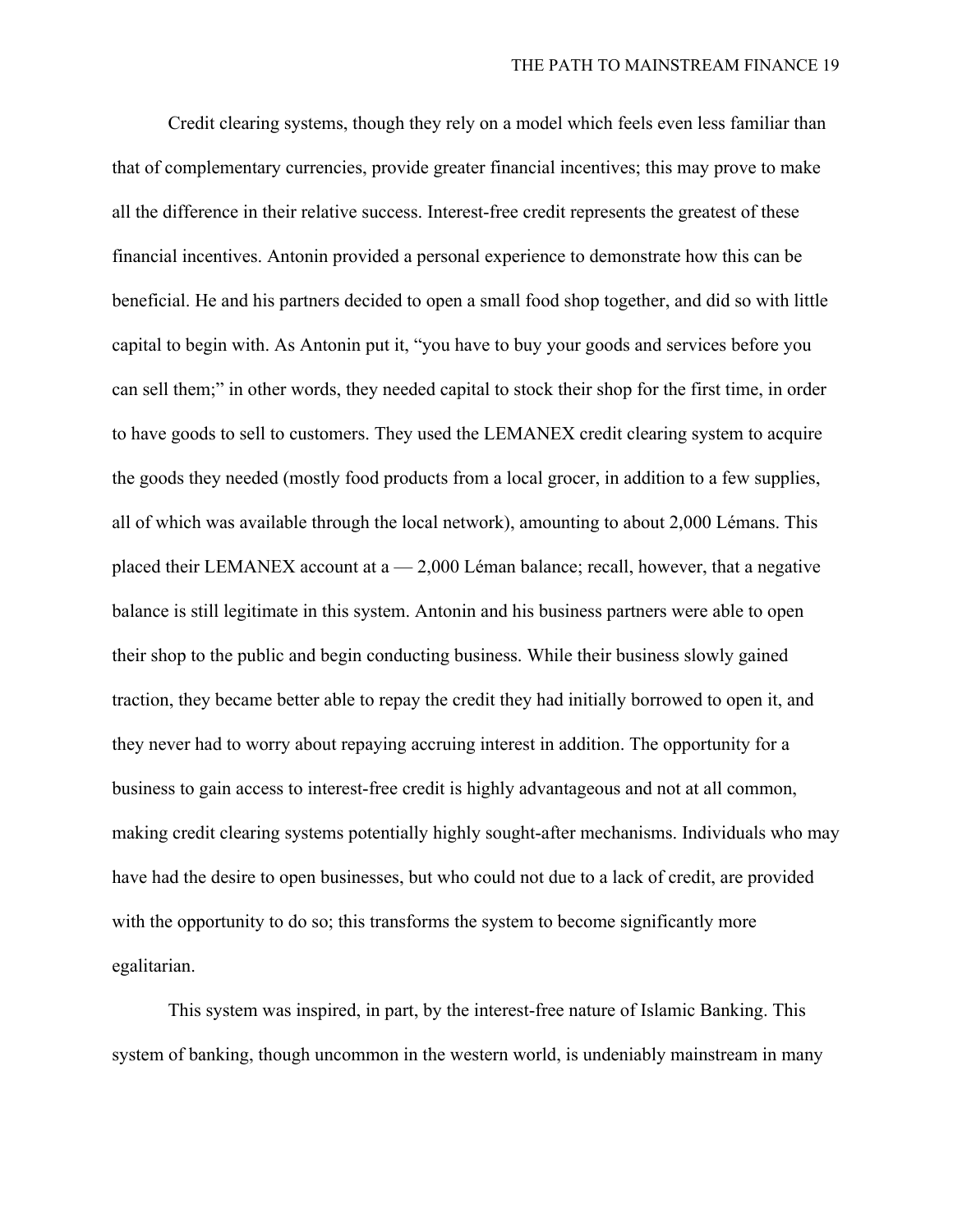countries. Islamic Banking is essentially a financial system that follows Sharia Law; this comes with a number of different requirements, including the prohibition of investing in a number of domains. For the purposes of this paper, however, the relevant prohibition is that of interest. According to Islamic Banking, charging interest is unjust in that it involves making money without effort; in addition, it places all the risk on the person without capital while placing almost none on the capital-owner. This is why, in this system, a capital owner who wishes to lend their funds takes instead partial ownership of the investment made by the borrower. For example, if an investor or bank provides funds to an individual for the individual to open a business, the investor or bank will own a portion of this business. This effectively serves as an incentive to lend capital; in addition, it addresses the moral hazard issue associated with interest described earlier in this paper in that it effectively forces investors to consider carefully the investments that they make. This is because, by lending money, they share in the risk of the borrower. If the business does not succeed, both the lender and the borrower bear the consequences. It is clear that the Islamic Banking system addresses many of the issues associated with the traditional western banking system. In addition, Islamic banks were observed to be largely unaffected by the 2008 global financial crisis — a particularly impressive feat, considering this crisis touched banks all over the world (Warwick-Ching).

Islamic banking is certainly becoming more prominent in western countries, especially those in Europe; however, it has yet to compete in a significant way with mainstream practices. This is likely due to the fact that it involves more than interest-free lending; the other, more religiously-specific elements of this system have the power to deter non-Muslim communities from participating. Nonetheless, mainstream traditional banking should take note of the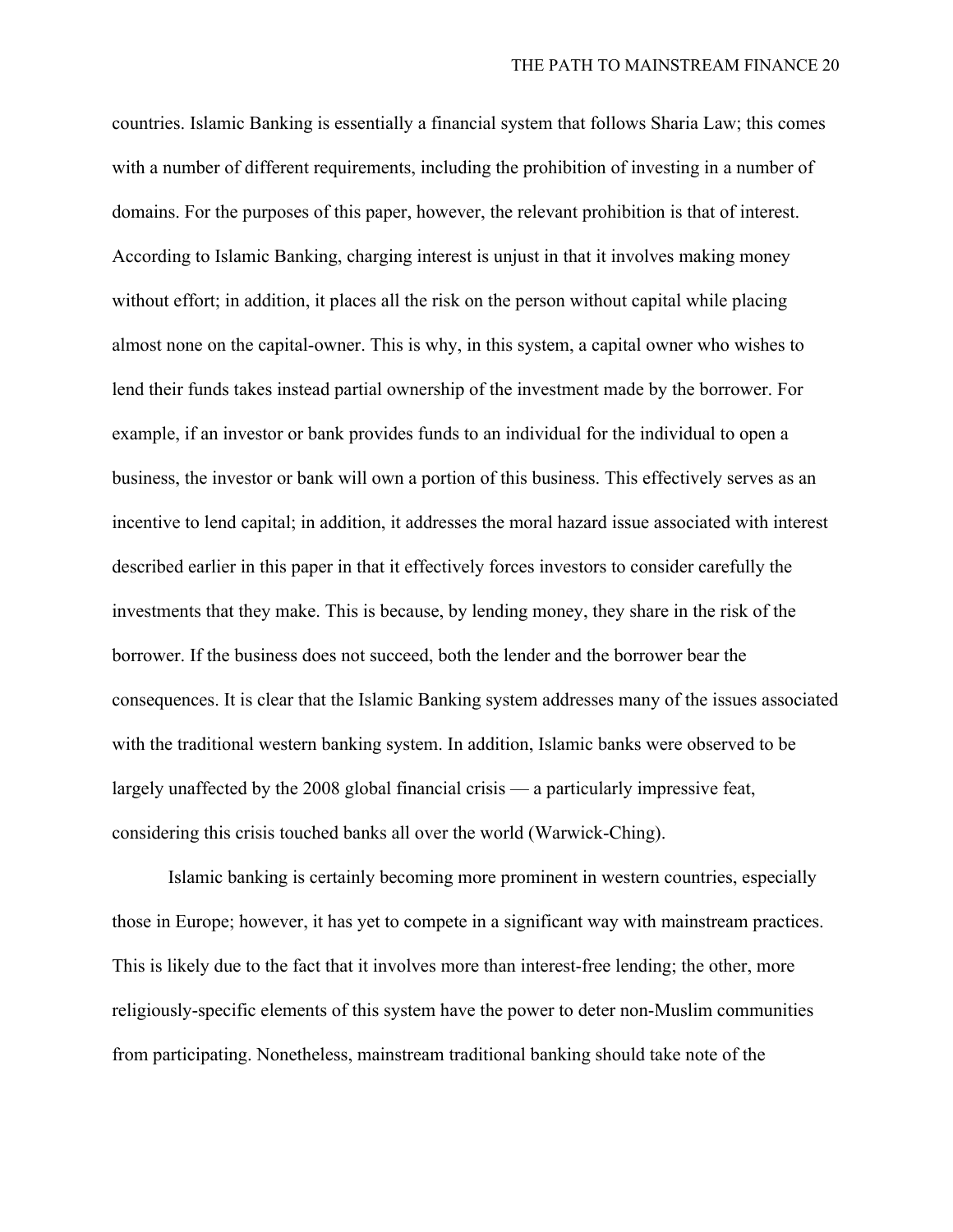resilience and strength that Islamic banking has demonstrated and become more open to adopting certain elements. Credit clearing systems are, in a way, an attempt at accomplishing this. However, credit clearing systems are only open to business to business transactions; they do not allow for individuals to perform similar exchanges. This makes sense: in a credit clearing system, goods and services serve as the units of exchange; this necessarily means that those involved must have the ability to provide a significant enough quantity of a good or service and must, therefore, be a business. Finding a middle point between these two worlds — a system which includes the interest-free lending model, minus the Islam-based regulations as well as the business exclusivity in participation — proves to be challenging. However, the successes of these systems should encourage us to seek this solution. It is apparent that interest-free lending has succeeded and can continue to succeed. For greater wealth equality, stronger businesses, and more resilient economies, we must challenge the perception that interest is a necessary component of modern banking practices.

#### **Conclusion**

<span id="page-22-0"></span>Interest-free lending, like complementary currencies, are elements of alternative finance which, though gaining traction, have far to go before entering mainstream banking practices. These systems, however, should not be ignored. It is evident that traditional systems are proving to be less than infallible; the issues to which they have led, and continue to lead, such as rising wealth inequality, socioeconomic discrimination, environmental degradation, and the collapse of small businesses and local economies cannot be combated with the same systems that caused them. It is vital that businesses and individuals gain more information about and accept these alternative concepts surrounding non-mainstream banking. This is easier said than done; before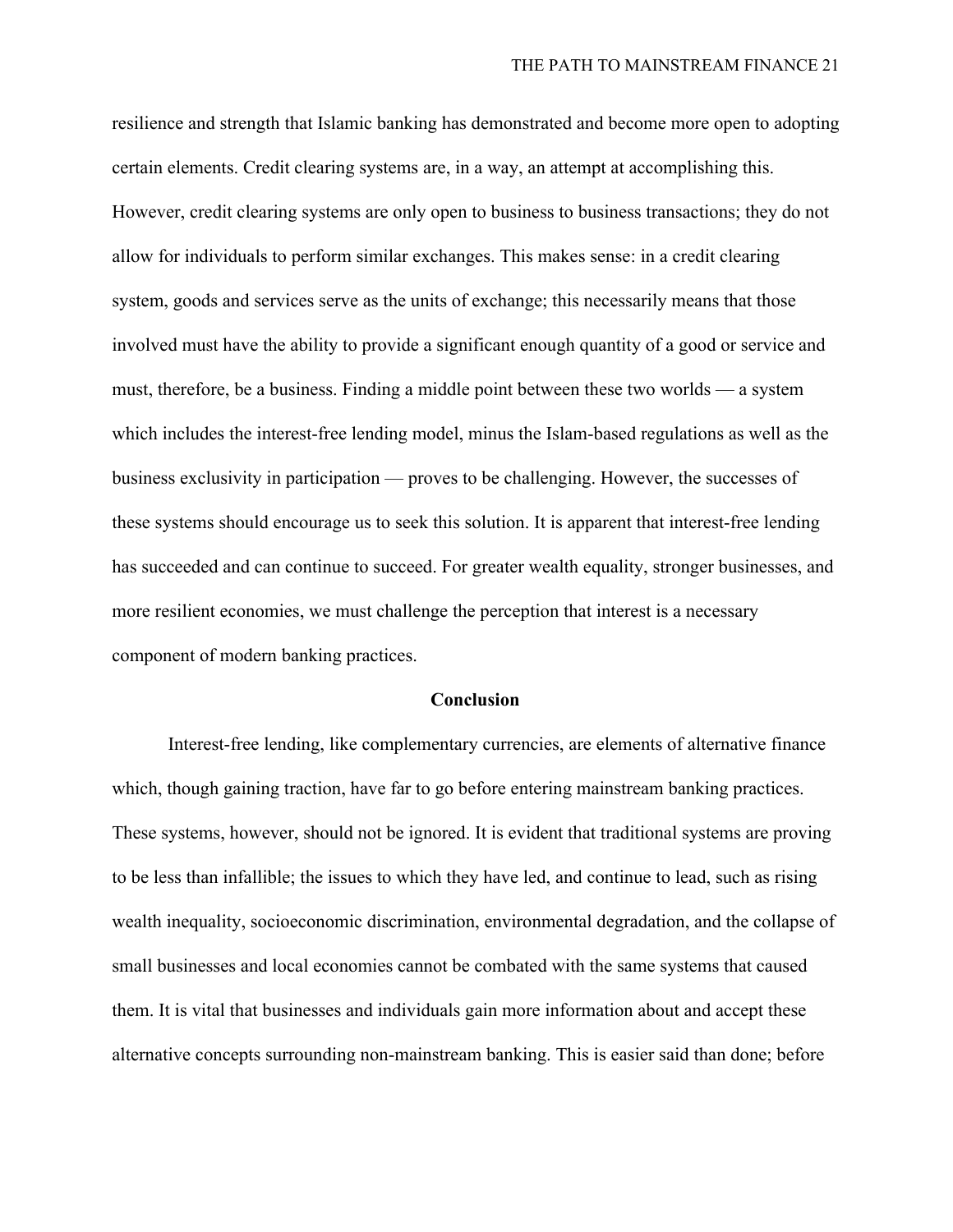interning with Monnaie Léman, I myself had never heard of complementary currencies or credit clearing systems. As I learned more about it, though, the idea went from audacious to undeniable. I observed the power that communities have, and the initiative that people demonstrate when working in ways that align with their values. In a profit-driven society, it can be easy to forget that people do in fact care about more. This experience, more than providing me with research and translation skills, or information on complementary currencies, has demonstrated the vast potential for change that still exists in a seemingly immutable society. The questions that rest are how exactly these alternative systems — which are currently on the sidelines of financial discourse — will reach the point at which they will be allowed to flourish to their full potential.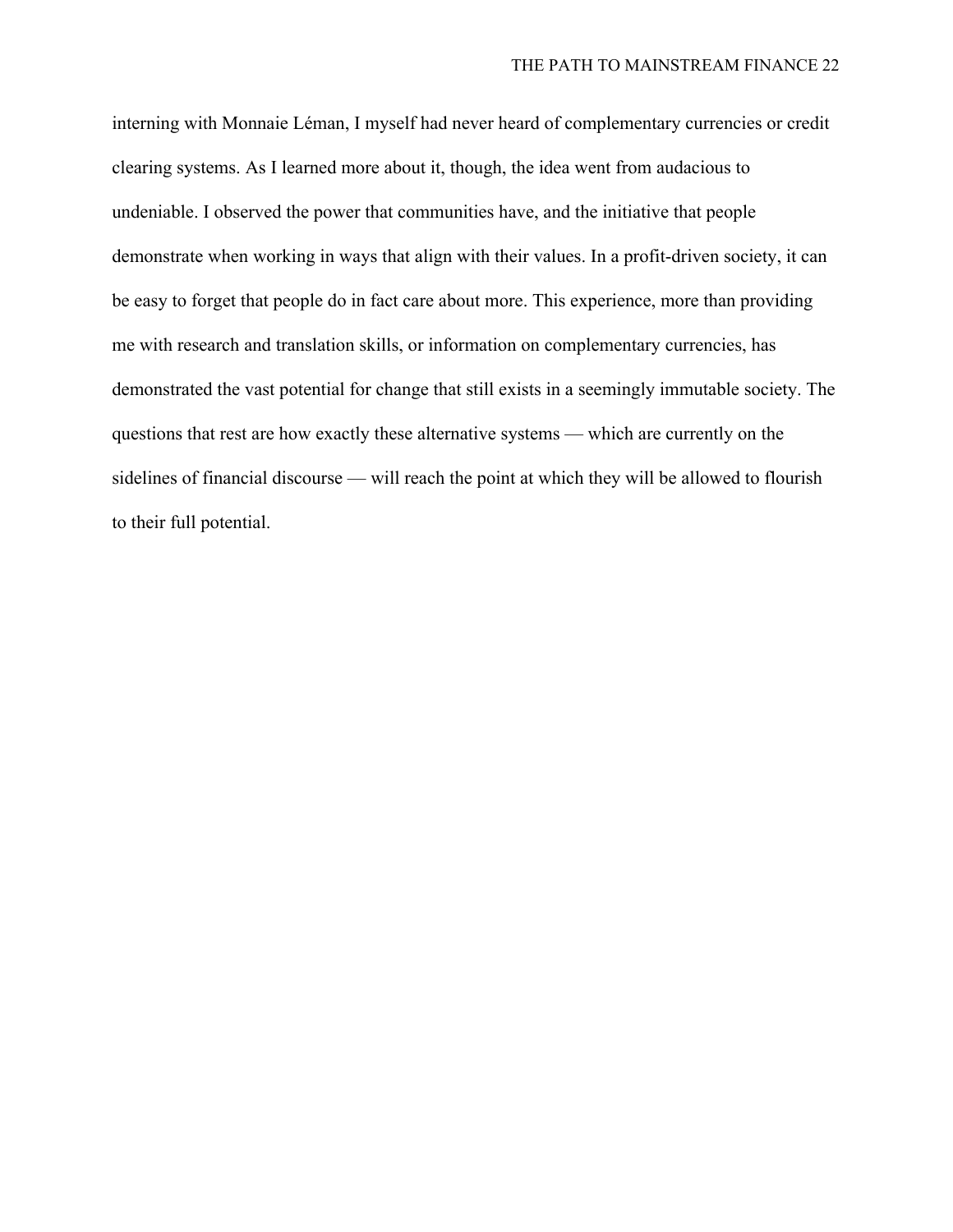#### **Bibliography**

- <span id="page-24-0"></span>"Charte Du Léman." *Monnaie Léman*, 10 Nov. 2015. Retrieved April 6, 2018, from monnaie-leman.org/charte-du-leman.
- "Comment Ça Marche ?" *Le Léman | Votre Monnaie*, Monnaie Léman, 4 Feb. 2016, Retrieved April 6, 2018, from monnaie-leman.org/comment-ca-marche/#Guide.
- "The Financial Crisis Inquiry Report." *The Financial Crisis Inquiry Commission*, Jan. 2011, Retrieved April 6, 2018, from www.gpo.gov/fdsys/pkg/GPO-FCIC/pdf/GPO-FCIC.pdf.
- Fioramonti, L. (2018, May 05). Alternative currencies are the future: Why it matters for development. Retrieved April 27, 2018, from https://theconversation.com/alternative-currencies-are-the-future-why-it-matters-for-develo pment-80036
- Fontinelle, Amy. "An Introduction To Complementary Currencies." *Investopedia*, 8 Aug. 2011, Retrieved April 7, 2018, from

www.investopedia.com/articles/economics/11/introduction-complementary-currencies.asp.

"Interest Rate." *Investopedia*, 26 Feb. 2018, Retrieved April 3, 2018, from www.investopedia.com/terms/i/interestrate.asp.

- Jiangpo, Peng. "The Credit Guarantee System of Medium-and-Small Enterprises Based on Mutual Guarantee." *CNKI*, Feb. 2008, Retrieved April 6, 2018, from en.cnki.com.cn/Article\_en/CJFDTOTAL-JRYJ200802010.htm.
- John, Shoven B, et al. "Real Interest Rates and the Savings and Loan Crisis: The Moral Hazard Premium." *National Bureau of Economic Research*, NBER, June 1991, Retrieved April 6, 2018, from www.nber.org/papers/w3754.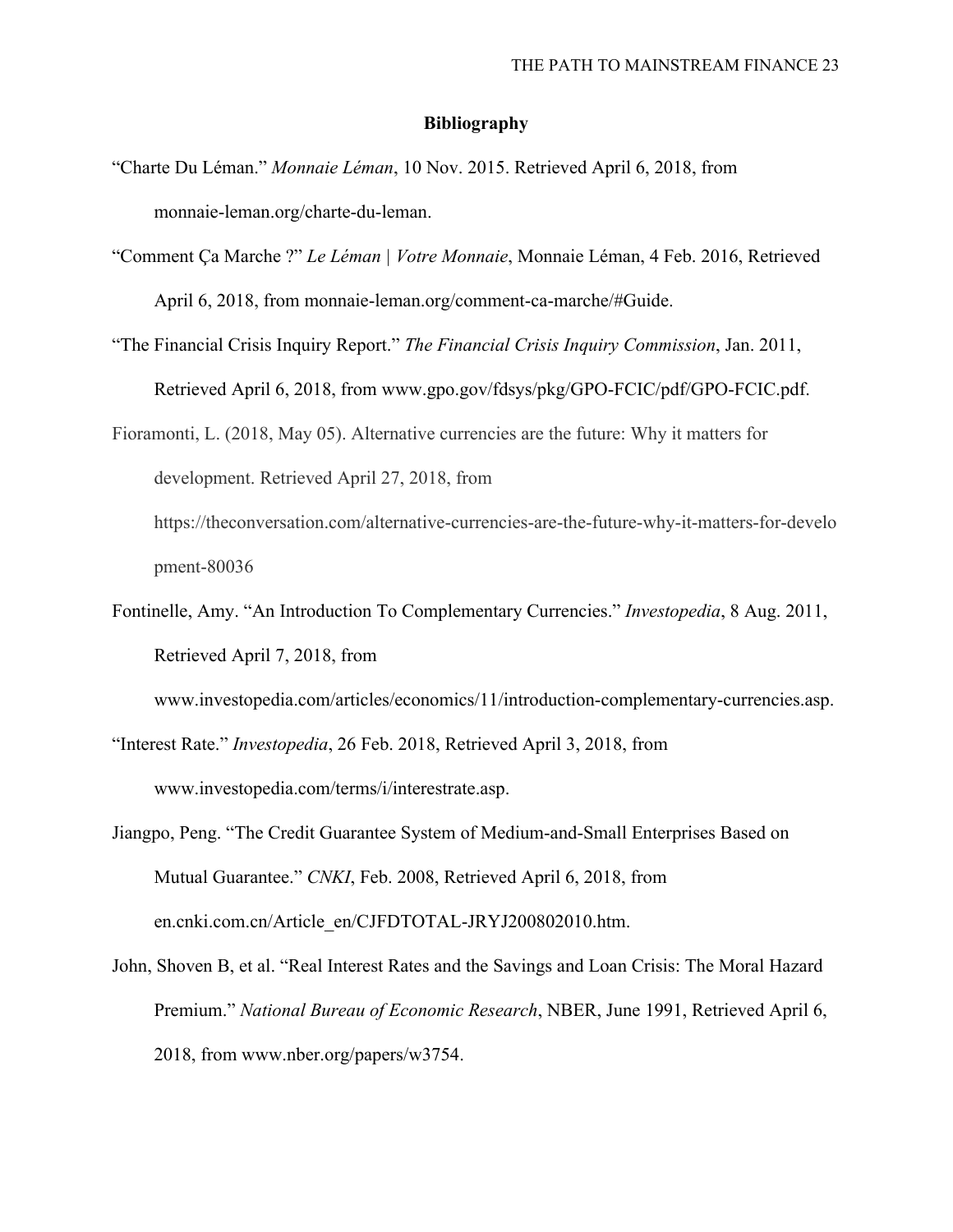"Mutual Credit." *Community Currency Knowledge Gateway*, Community Currencies in Action, community-currency.info/en/glossary/mutual-credit/.

Peacock, M. S. (2014, September 23). Complementary currencies: History, theory, prospects. Retrieved April 22, 2018, from http://journals.sagepub.com/doi/10.1177/0269094214553174#articleCitationDownloadCon tainer

Pinyo. (n.d.). Why Borrowers with Bad Credit Pay a Higher Interest Rates. Retrieved April 30, 2018, from

http://www.moolanomy.com/579/why-borrowers-with-bad-credit-pay-a-higher-interest-rat es/

- von Böhm-Bawerk, Eugen. "Capital and Interest: A Critical History of Economic Theory." Retrieved April 6, 2018, from *Online Library of Liberty*, Liberty Fund, 1884, oll.libertyfund.org/titles/bawerk-capital-and-interest-a-critical-history-of-economic-theory.
- Warwick-Ching, L. (2014, July 14). Beginners' Guide to Islamic Finance. Retrieved April 19, 2018, from https://www.ft.com/content/8c9bc2fc-8845-11df-a4e7-00144feabdc0
- Wee, Samuel. "Islamic Finance & Banking." Alternative Financial Institutions & Intermediation. Class Lecture, 15 Mar. 2018, Nyon, Switzerland.

"What Are Berkshares?" *BerkShares Inc.*, Retrieved April 6, 2018, from [www.berkshares.org/what\\_are\\_berkshares.](http://www.berkshares.org/what_are_berkshares)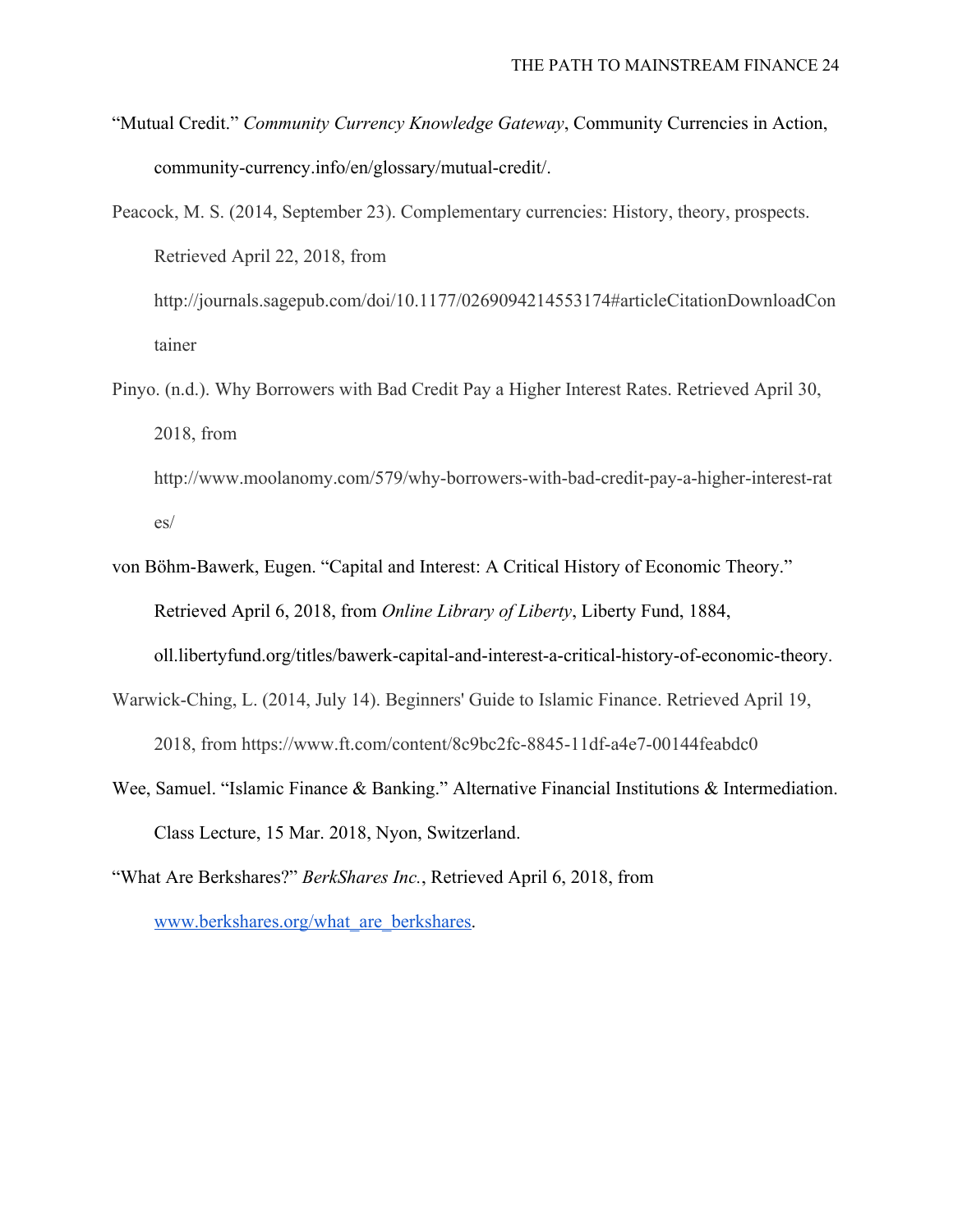# **Interviews**

Monica, April 26th, 2018, 25 minutes, Geneva

Anne, May 2nd, 2018, 20 minutes, Café du Grütli, Geneva

Owner, Lilly's Green Market, April 26th, 2018, 10 minutes, Nyon

Antonin, May 3rd, 2018, 35 minutes, Monnaie Léman, Geneva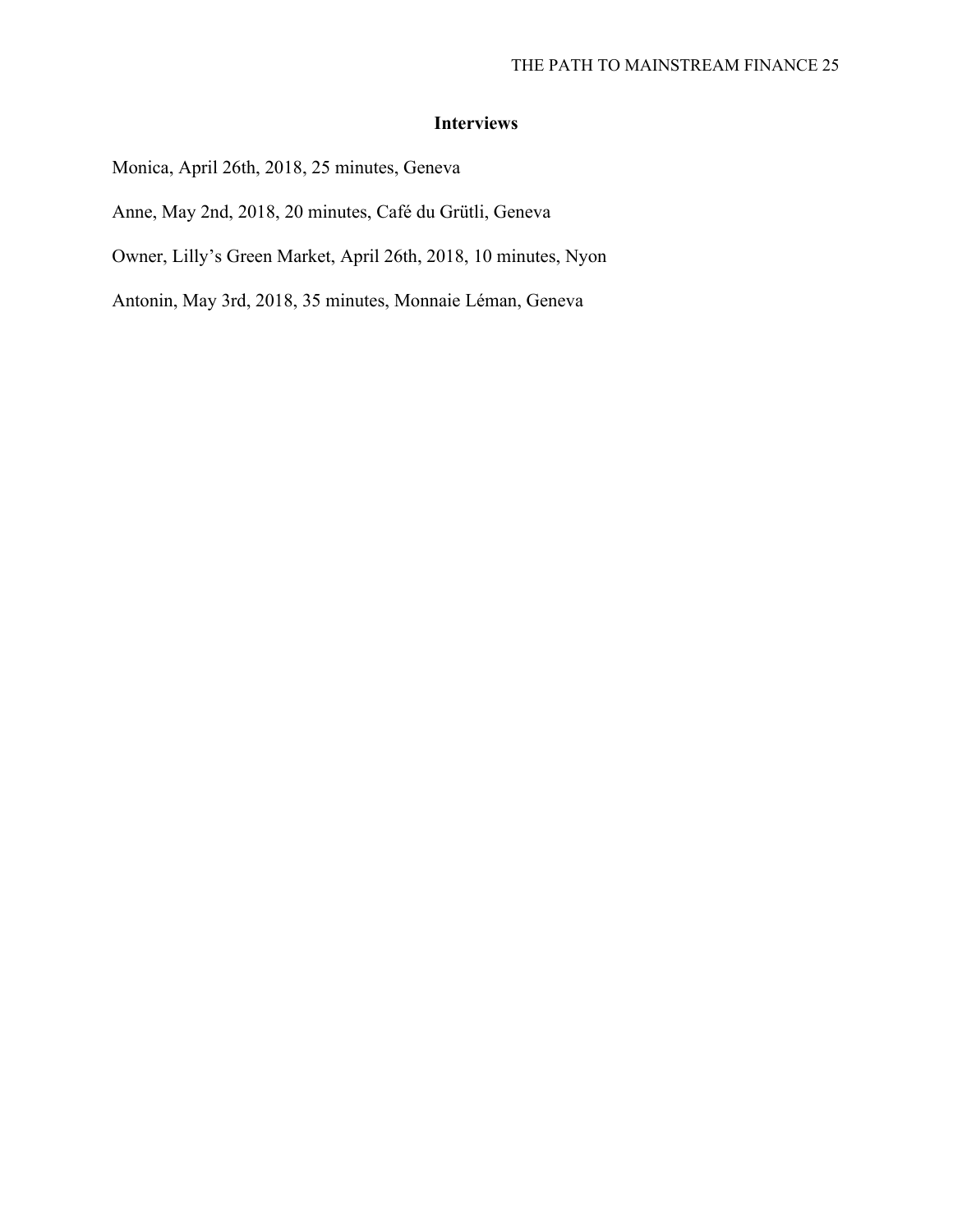#### **Monnaie Léman Internship Journal**

# 03 April 2018

Today was the first day of our internship at Monnaie Léman. Seeing as it's the week following Easter, our schedule has been slightly modified, and so we're beginning on a Tuesday. Our mentor and coordinator, Marianne Schirato, welcomed us this morning and showed us around the office. She has assigned us two main projects: the first is to continue contributing to a spreadsheet that will eventually contain information on every currency in the world; the second is to translate documents from French to English for the purpose of facilitating communication between Monnaie Léman and potential collaborators in the UK and Germany. Today I began working on this second project. The documents which I've been translating designate the steps to integrating the Léman and the LEMANEX (mutual credit / digital currency) for the purpose of information and promotion. Tomorrow, we will come in to the office in the morning, where I'll continue translating documents and, most likely, receive more projects from Marianne.

# 04 April 2018

As today is a Wednesday, and we have class in Nyon in the afternoon, we're only here at Monnaie Léman for the morning. Today, we spent some time talking with Marianne about the local area in general, which was interesting. After, I continued the project of translating documents from French to English. This has been more challenging than I anticipated, as I'm not used to some of the formal language that is used in French; however, with the help of translation sites, I've been able to accurately translate everything I've needed to. I plan to continue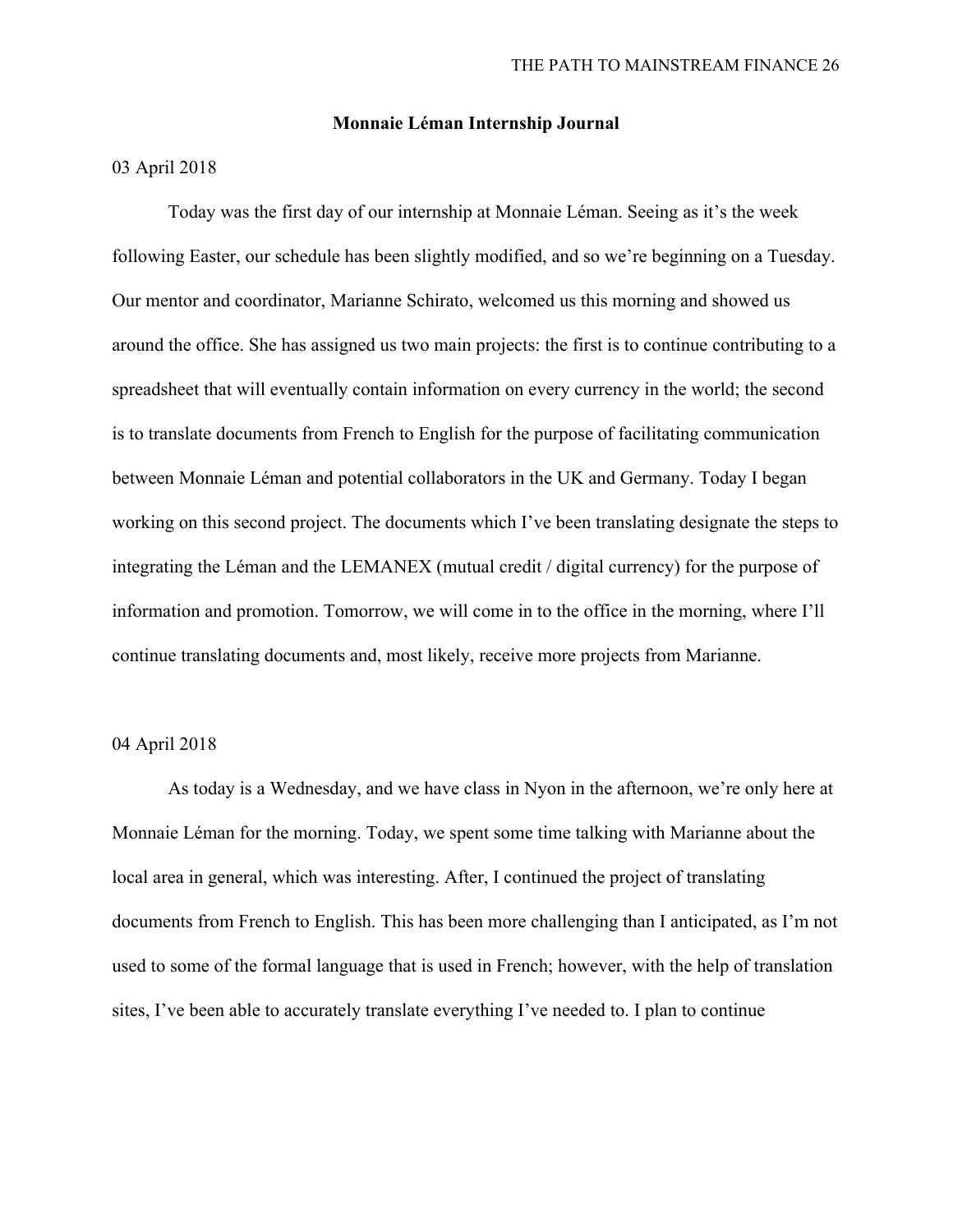translating documents tomorrow from home, as well as to begin contributing to the list of currencies.

# 05 April 2018

Today I worked from home, as no one was in the office. As planned, I spent my time translating the document that I had started at the beginning of the week. I was able to finish this task with the help of Zoë. Me and the other interns discussed the work that still needed to be done on the Excel spreadsheet, and decided that we would work on it together. Working at home was nice because I was able to start working around the same time of day as I normally would (around 9:30 am) without the 1.5 hour commute each way.

# 09 April 2018

This morning we came into the office and set ourselves up in our office. Marianne touched base with us, and we let her know that we finished the translation task and moved on to the spreadsheet. We met the rest of the office during their meeting, and set up a meeting with Jean to discuss the work we'll be doing here from now on. He also let us know that he would be providing us with our own key to the office. During my downtime, I began looking more into information on mutual credit systems for my final paper. Tomorrow Jean will provide us with instructions for our next tasks.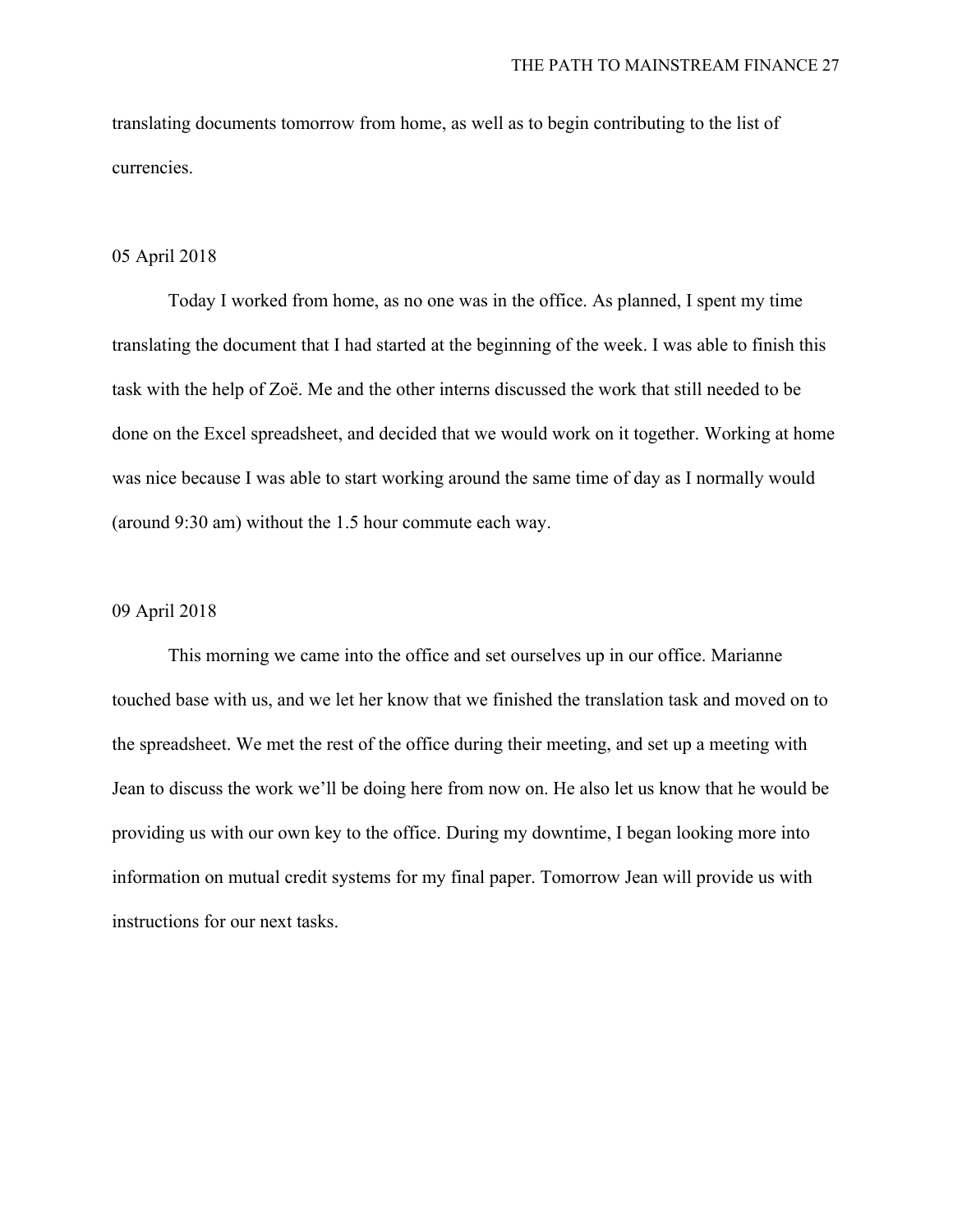#### 10 April 2018

This morning we met some more members of Monnaie Léman, who told us they were working on getting the currency represented at a local film festival. After, we continued working on the spreadsheet of the world's complementary currencies, as well as discussed the possibility of making a LinkedIn page for Monnaie Léman.

# 11 April 2018

As it's a Wednesday, we are only here for the morning. Marianne told us we would have a meeting this morning before leaving, though we have yet to do so. We continued to work on the complementary currency document, and I continued to read the documents that we were given.

#### 12 April 2018

Today we worked from home. I continued working on the complementary currency spreadsheet and was able to add information on more complementary currencies. I'm learning that many of the currencies already on the list are not actually currencies, but time barter systems. One challenge that I've continually faced has been the fact that many of the websites are written in a different language (mostly German). While Google can translate the website, it cannot translate the PDF documents that often contain the information I need to complete the spreadsheet.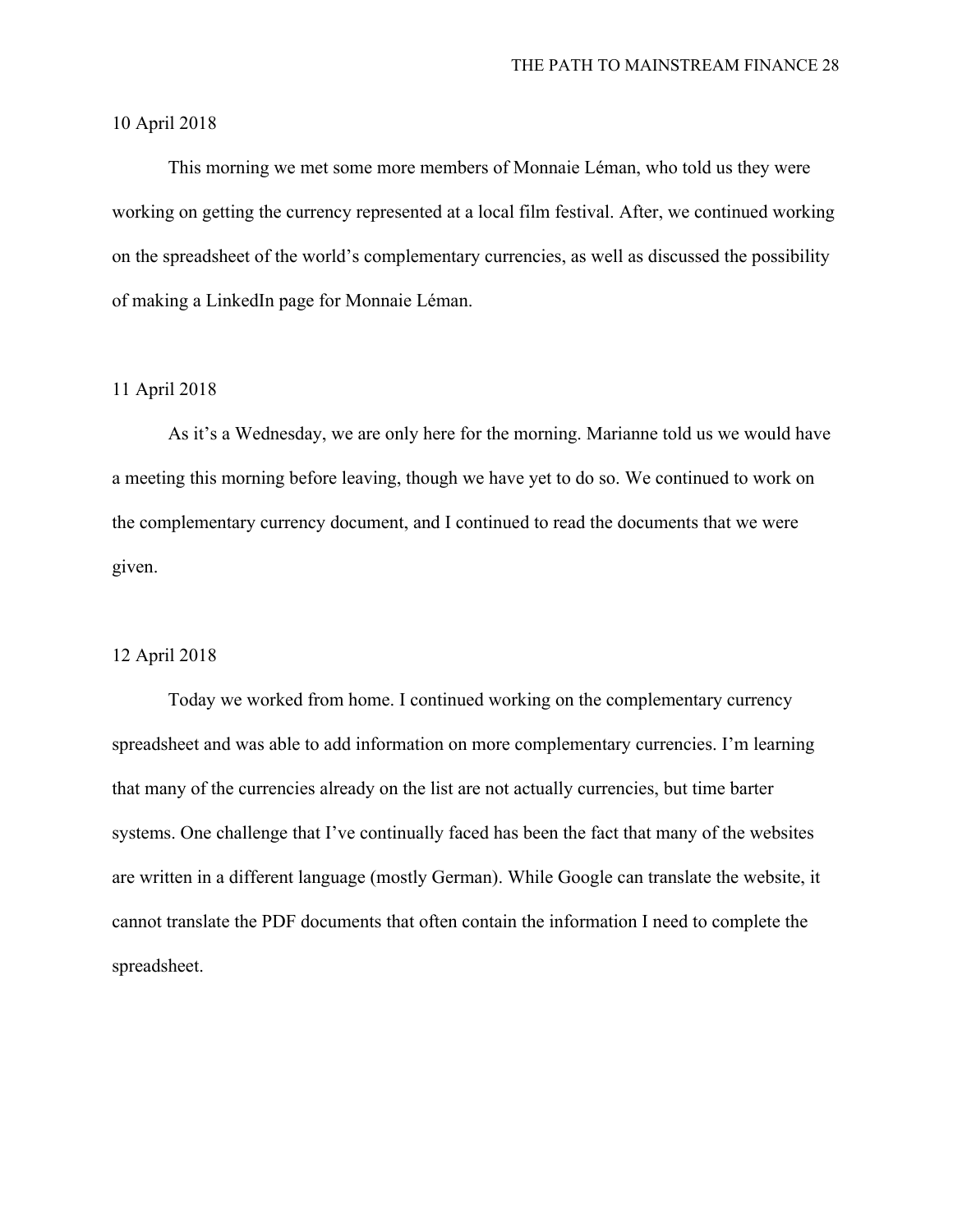# 16 April 2018

Marianne was away from the office today, so we didn't have our meeting just yet. We continued to work on the complementary currency spreadsheet. I'm learning that many of these systems are based on time bartering; I'm sure that there a lot of similar systems that have no website around the world, so actually *finishing* the spreadsheet is, in a way, impossible. However, it's interesting to see the different types of economic exchanges that occur around the world.

# 17 April 2018

Today's been a beautiful, sunny day, so our spirits have been up! We came in and got set up in our office before having a meeting with Marianne in the main office. In this meeting, we went over the work we've accomplished already, the challenges we've faced, and what we still need to do. We were also given additional documents to translate from French into English. We discussed the possibility of working on Monnaie Léman's social media accounts (Facebook and LinkedIn) and plan to work on that tomorrow morning. After the meeting, I began translating one of the documents we were given today.

#### 18 April 2018

Today is Wednesday, so we're working only in the morning. I've spent the whole time translating one of the documents that Marianne gave us (the "Guide d'Information"). I'm about 7 pages in, and will finish translating it tomorrow. Though translating sounded straightforward to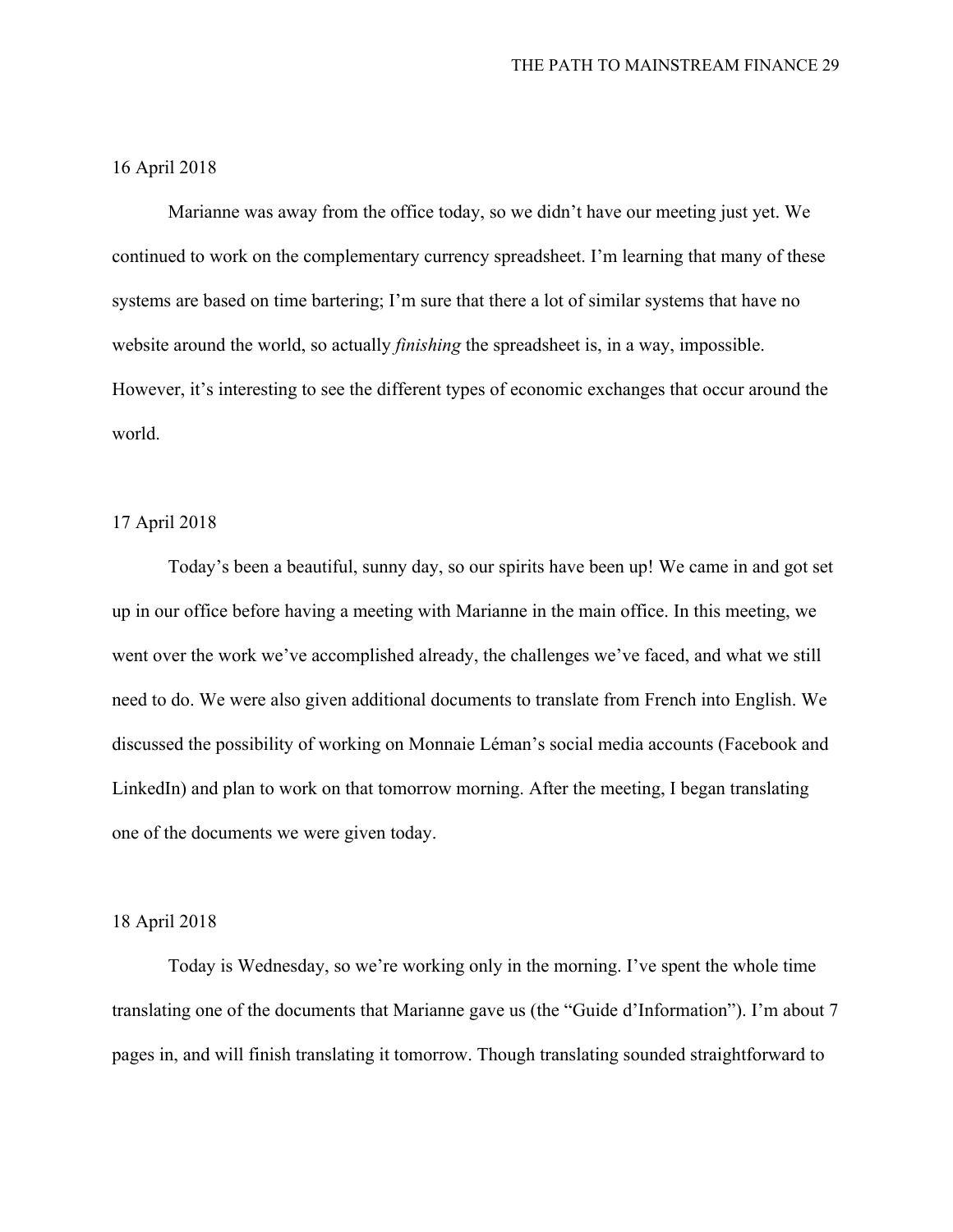me at first, it's proving to demand some significant problem-solving, as much of what's written in French cannot be directly translated. It's forcing me to really understand what's written and conceptualize a new way to communicate it, without changing the meaning at all. It's a challenge, but I'm happy my brain is having to work a little! Tomorrow we will work from home.

# 19 April 2018

Today we worked from home. I spent some time working on translating the documents, which continues to pose some unique challenges. I'm noticing that there are times when it is necessary to communicate ideas in different ways than they are originally written. Working on this project is interesting because it's teaching me a lot about Monnaie Léman's outreach strategies and general operations. It's also helping with my more formal French language skills, which I haven't practiced in a long time.

# 23 April 2018

Today I continued working on translating documents. I also began looking into the websites that Marianne showed us to read articles on complementary currencies from around the world. I emailed Antonin about meeting to have an interview, but he has not responded. Marianne let us know she would try to set up a visit to some Léman-accepting businesses in the area.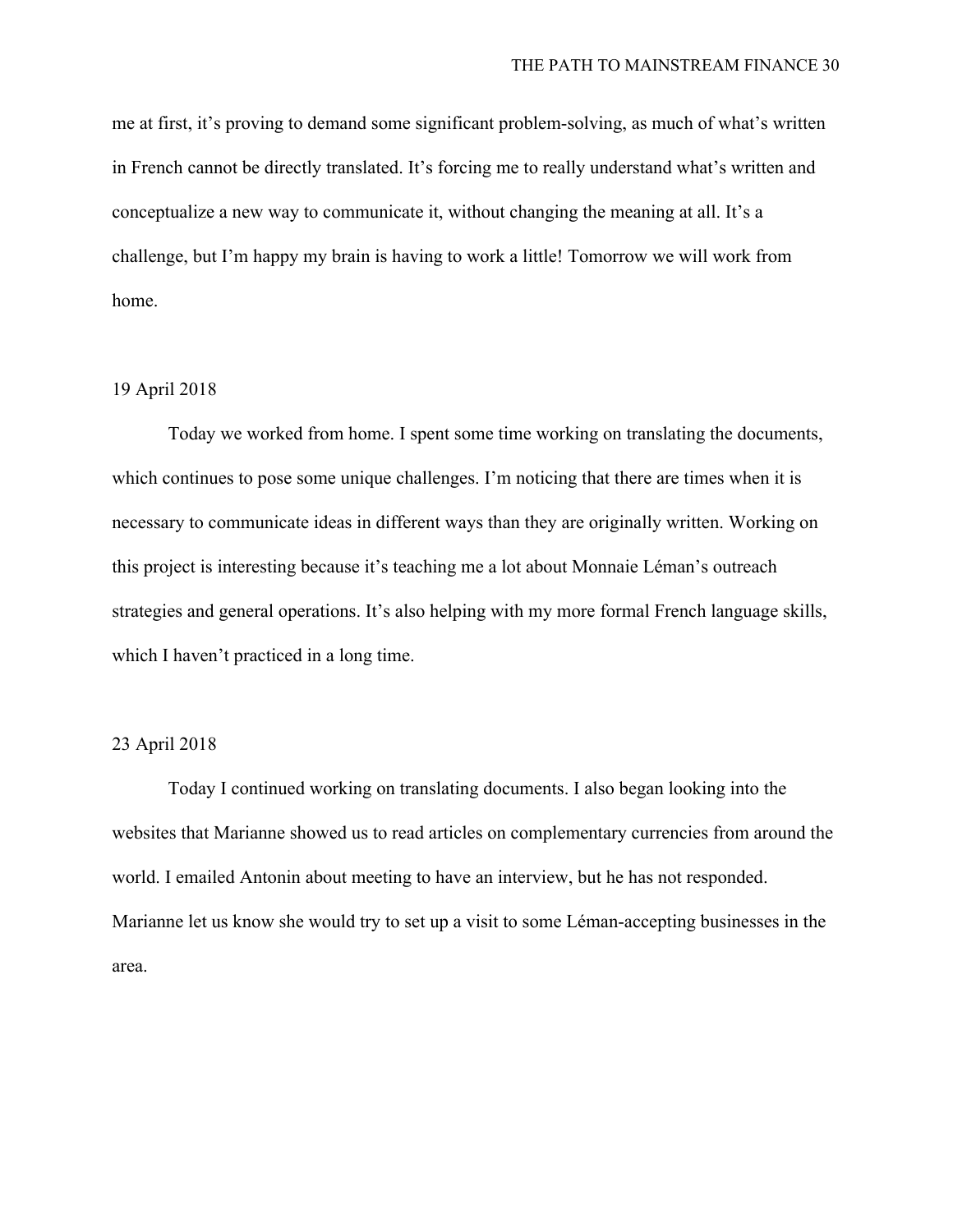# 24 April 2018

I finished the translation work and tried to go back through to make sure it all makes sense. I continued working on the complementary currency spreadsheet, and reading articles from the website. I also began doing some of my own outside research and reading on LETS (SEL) / mutual credit for my project.

#### 25 April 2018

Today is Wednesday, so we're only here for the morning. I spent some more time researching complementary currencies and aspects of Local Exchange Trading Systems. I'm planning on writing my paper on the different impacts that these systems and complementary currencies can have. It's a very interesting topic. I still haven't heard back from Antonin, and I'm not sure if we'll get the chance to go out and see the businesses that accept Lémans. I'm getting a little worried about finding people to interview for this project. Tomorrow we're planning on going around Geneva to talk to businesses that accept the Léman.

#### 26 April 2018

Today we worked from home. As the commute to Geneva is very long for me, I decided to look into whether there were any businesses that accepted the Léman in Lausanne. It turns out that there are many businesses that do! I decided to contact a business called "La Brouette," an organic and waste-free grocery store nearby. Unfortunately, the person working at the time was not the owner and did not know very much about the business's involvement with Monnaie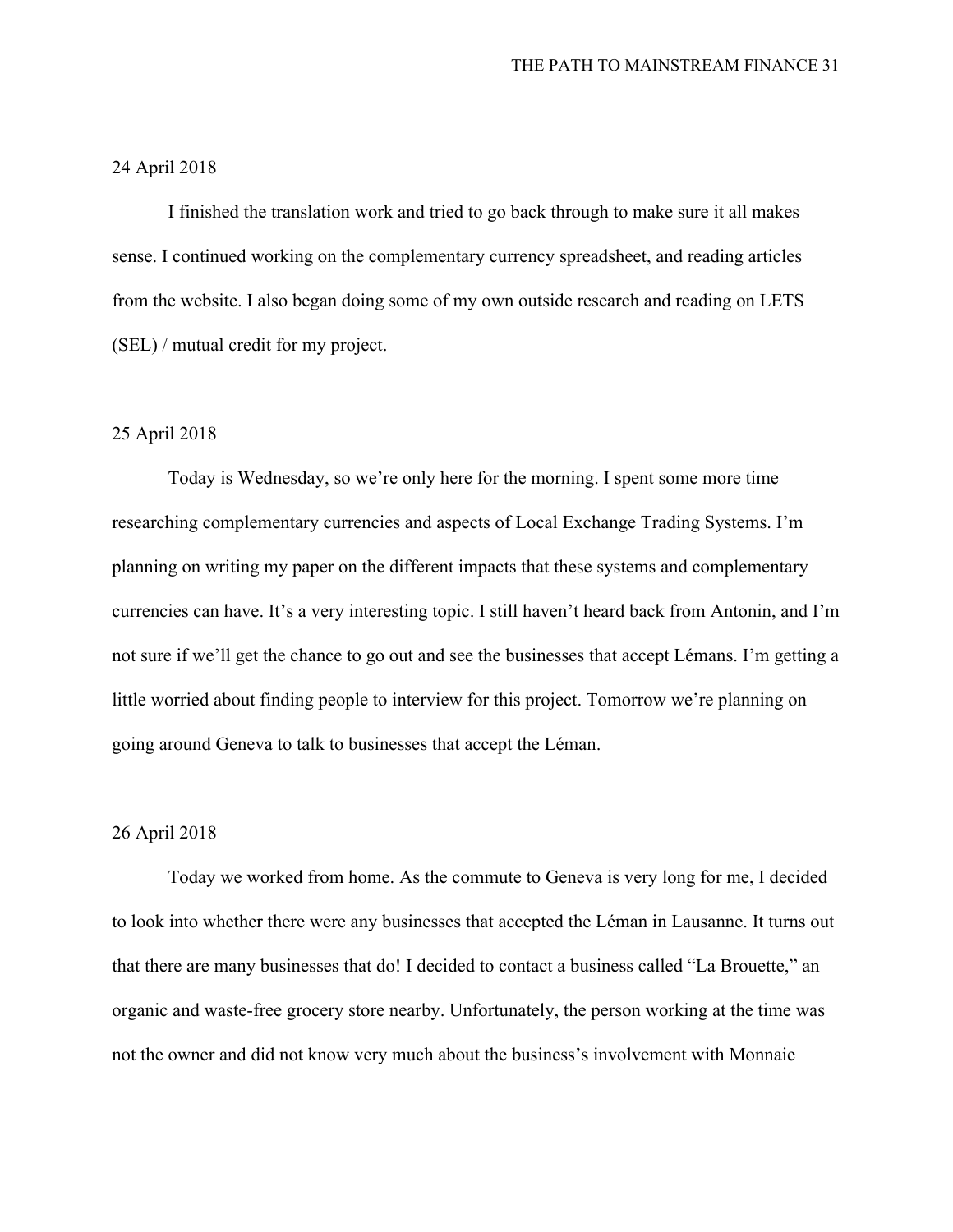Léman. I spent much of the day working on the translation of the other documents we were given.

#### 30 April 2018

Today we finally finished translating the documents into English. It took a lot longer than we expected, but we hustled and got it done. After, we had a meeting with Marianne and Jean about the plan for our final week. We contacted the owner of a nearby restaurant that accepts the Léman to see if we could come in to talk with her about her experience for our papers. We are going on Wednesday at 11am. We were told that Antonin would most likely be available to talk with us this week. I continued conducting research and working on my paper today as well. Tomorrow we won't come into work due to a holiday, but I intend to work on my paper at home. 02 May 2018

Today we got to interview the owner of a nearby restaurant, Anne. It was a very successful conversation; we learned a lot about Monnaie Léman's impact on the local community, from the perspective of a business. She's clearly a very big fan of their's! Tomorrow we will interview Antonin, have a meeting with Jean, and we will be finished with the internship.Monnaie Léman Internship Journal

#### 03 April 2018

Today was the first day of our internship at Monnaie Léman. Seeing as it's the week following Easter, our schedule has been slightly modified, and so we're beginning on a Tuesday. Our mentor and coordinator, Marianne Schirato, welcomed us this morning and showed us around the office. She has assigned us two main projects: the first is to continue contributing to a spreadsheet that will eventually contain information on every currency in the world; the second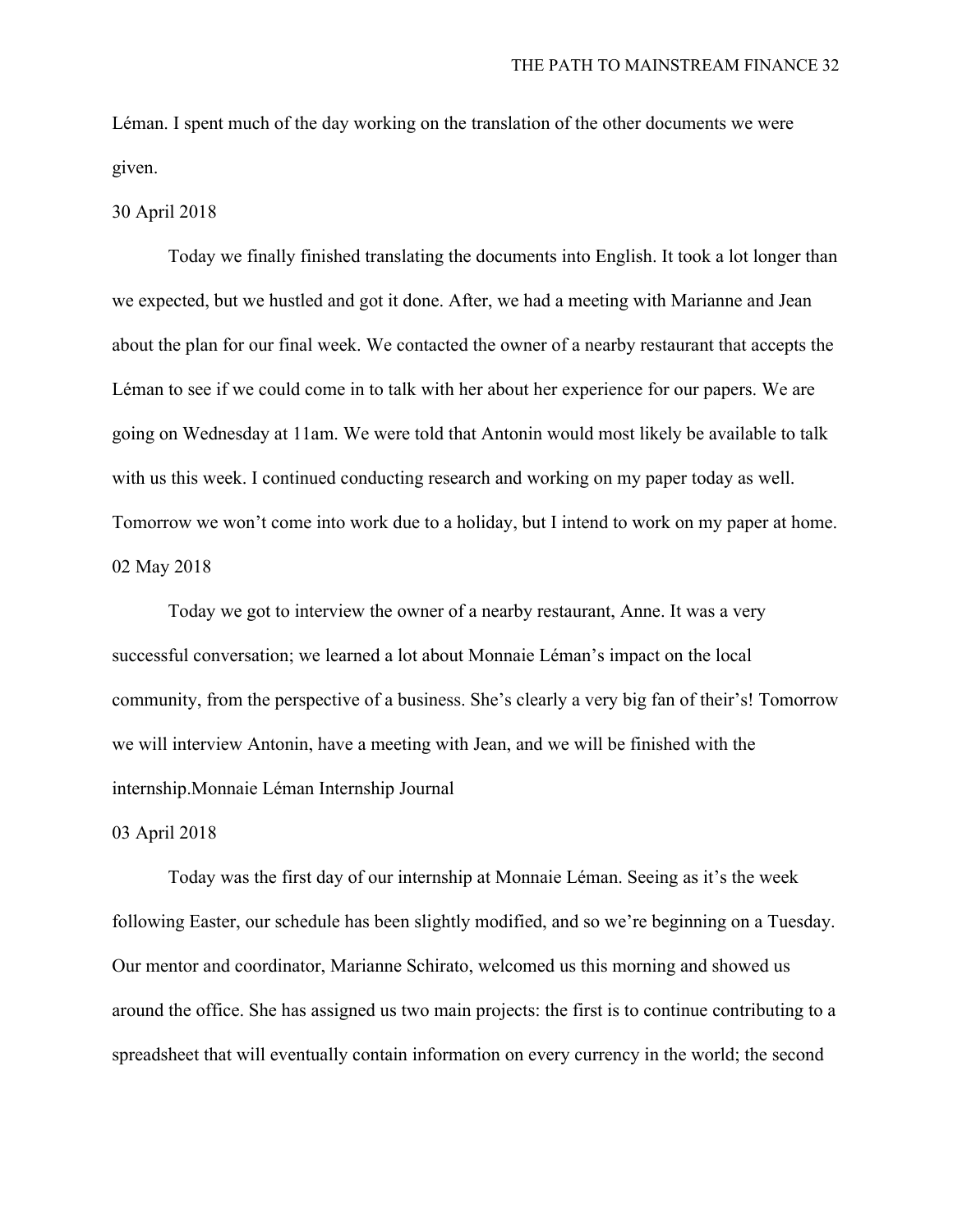is to translate documents from French to English for the purpose of facilitating communication between Monnaie Léman and potential collaborators in the UK and Germany. Today I began working on this second project. The documents which I've been translating designate the steps to integrating the Léman and the LEMANEX (mutual credit / digital currency) for the purpose of information and promotion. Tomorrow, we will come in to the office in the morning, where I'll continue translating documents and, most likely, receive more projects from Marianne.

# 04 April 2018

As today is a Wednesday, and we have class in Nyon in the afternoon, we're only here at Monnaie Léman for the morning. Today, we spent some time talking with Marianne about the local area in general, which was interesting. After, I continued the project of translating documents from French to English. This has been more challenging than I anticipated, as I'm not used to some of the formal language that is used in French; however, with the help of translation sites, I've been able to accurately translate everything I've needed to. I plan to continue translating documents tomorrow from home, as well as to begin contributing to the list of currencies.

#### 05 April 2018

Today I worked from home, as no one was in the office. As planned, I spent my time translating the document that I had started at the beginning of the week. I was able to finish this task with the help of Zoë. Me and the other interns discussed the work that still needed to be done on the Excel spreadsheet, and decided that we would work on it together. Working at home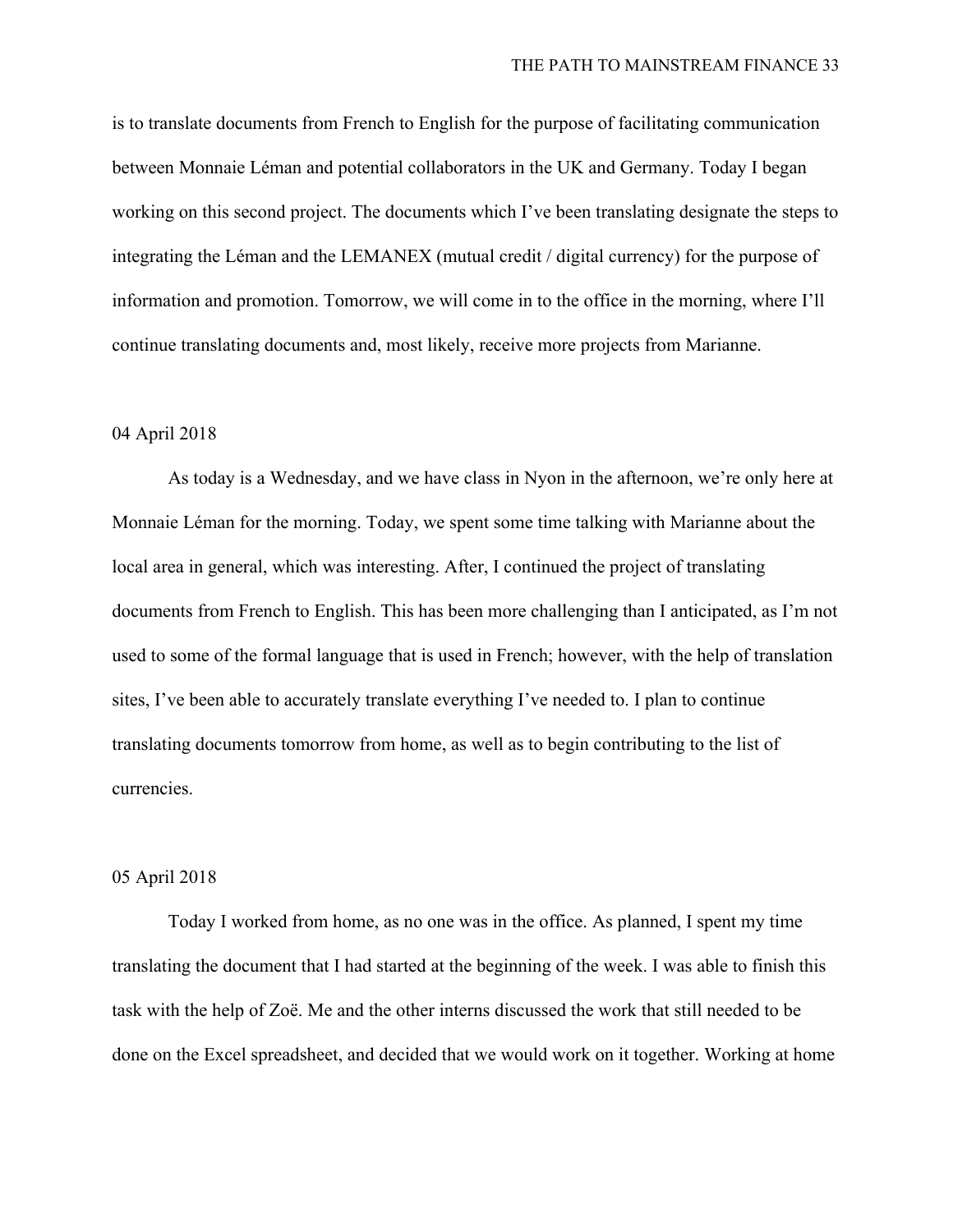was nice because I was able to start working around the same time of day as I normally would (around 9:30 am) without the 1.5 hour commute each way.

# 09 April 2018

This morning we came into the office and set ourselves up in our office. Marianne touched base with us, and we let her know that we finished the translation task and moved on to the spreadsheet. We met the rest of the office during their meeting, and set up a meeting with Jean to discuss the work we'll be doing here from now on. He also let us know that he would be providing us with our own key to the office. During my downtime, I began looking more into information on mutual credit systems for my final paper. Tomorrow Jean will provide us with instructions for our next tasks.

# 10 April 2018

This morning we met some more members of Monnaie Léman, who told us they were working on getting the currency represented at a local film festival. After, we continued working on the spreadsheet of the world's complementary currencies, as well as discussed the possibility of making a LinkedIn page for Monnaie Léman.

# 11 April 2018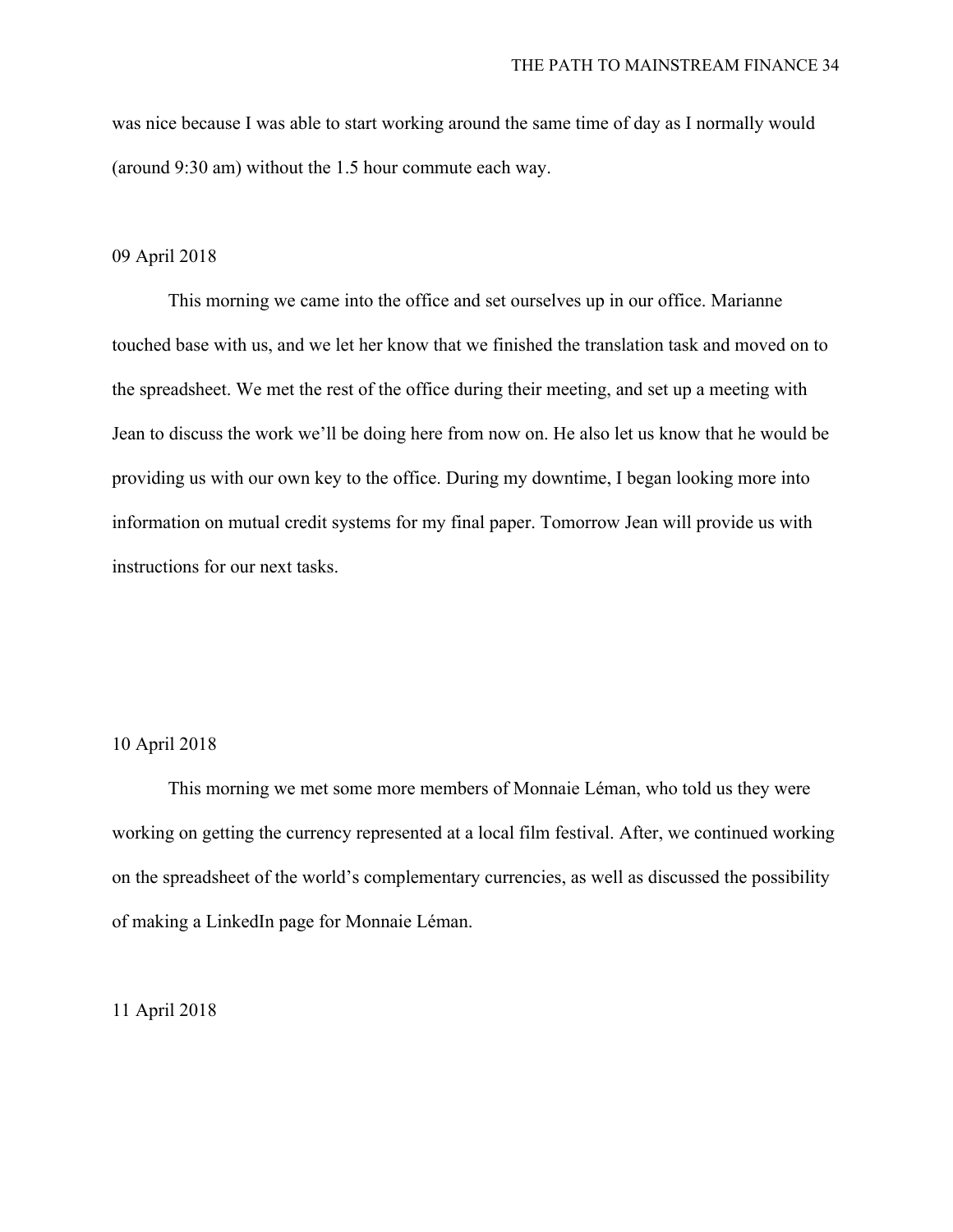As it's a Wednesday, we are only here for the morning. Marianne told us we would have a meeting this morning before leaving, though we have yet to do so. We continued to work on the complementary currency document, and I continued to read the documents that we were given.

#### 12 April 2018

Today we worked from home. I continued working on the complementary currency spreadsheet and was able to add information on more complementary currencies. I'm learning that many of the currencies already on the list are not actually currencies, but time barter systems. One challenge that I've continually faced has been the fact that many of the websites are written in a different language (mostly German). While Google can translate the website, it cannot translate the PDF documents that often contain the information I need to complete the spreadsheet.

# 16 April 2018

Marianne was away from the office today, so we didn't have our meeting just yet. We continued to work on the complementary currency spreadsheet. I'm learning that many of these systems are based on time bartering; I'm sure that there a lot of similar systems that have no website around the world, so actually *finishing* the spreadsheet is, in a way, impossible.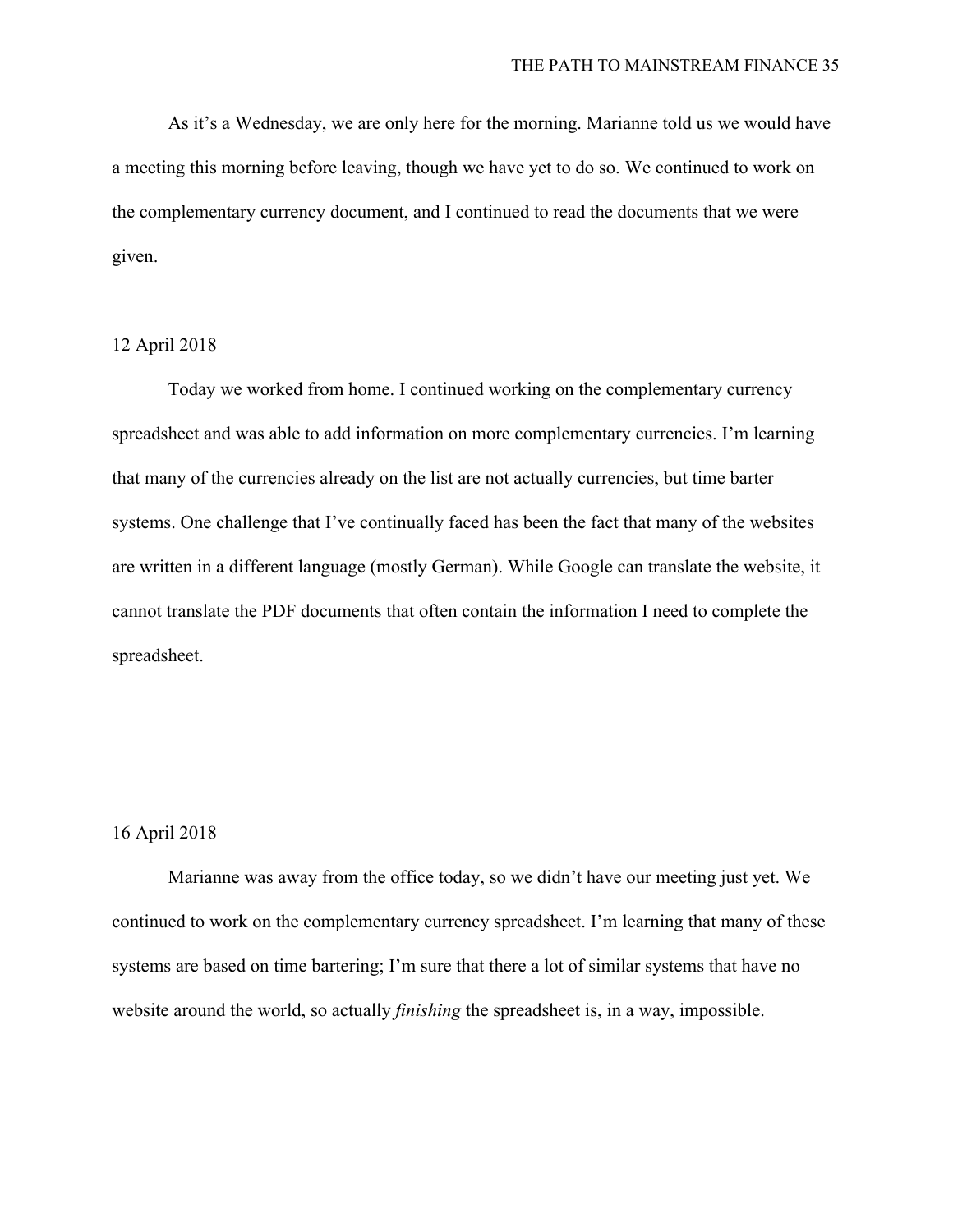However, it's interesting to see the different types of economic exchanges that occur around the world.

# 17 April 2018

Today's been a beautiful, sunny day, so our spirits have been up! We came in and got set up in our office before having a meeting with Marianne in the main office. In this meeting, we went over the work we've accomplished already, the challenges we've faced, and what we still need to do. We were also given additional documents to translate from French into English. We discussed the possibility of working on Monnaie Léman's social media accounts (Facebook and LinkedIn) and plan to work on that tomorrow morning. After the meeting, I began translating one of the documents we were given today.

# 18 April 2018

Today is Wednesday, so we're working only in the morning. I've spent the whole time translating one of the documents that Marianne gave us (the "Guide d'Information"). I'm about 7 pages in, and will finish translating it tomorrow. Though translating sounded straightforward to me at first, it's proving to demand some significant problem-solving, as much of what's written in French cannot be directly translated. It's forcing me to really understand what's written and conceptualize a new way to communicate it, without changing the meaning at all. It's a challenge, but I'm happy my brain is having to work a little! Tomorrow we will work from home.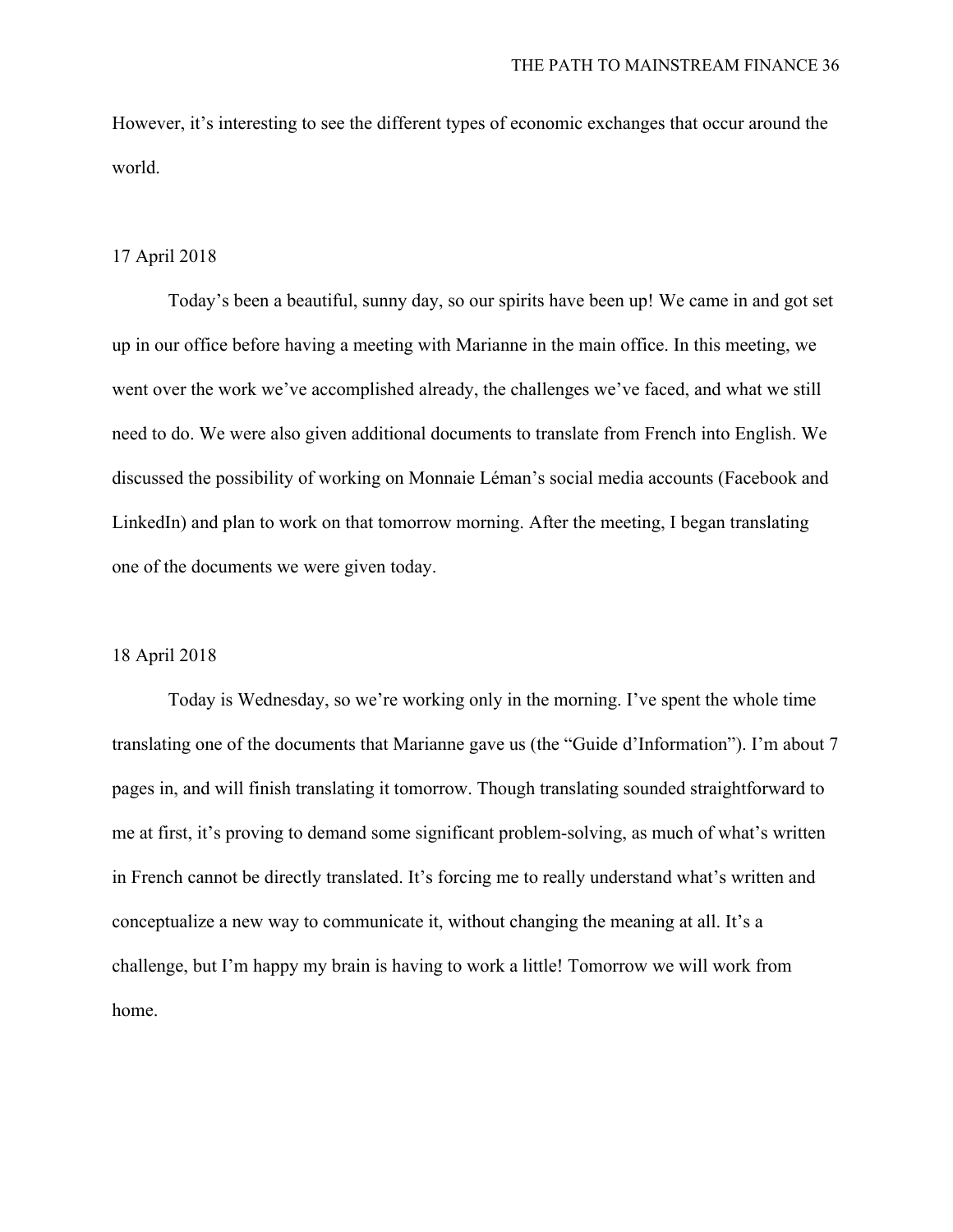# 19 April 2018

Today we worked from home. I spent some time working on translating the documents, which continues to pose some unique challenges. I'm noticing that there are times when it is necessary to communicate ideas in different ways than they are originally written. Working on this project is interesting because it's teaching me a lot about Monnaie Léman's outreach strategies and general operations. It's also helping with my more formal French language skills, which I haven't practiced in a long time.

#### 23 April 2018

Today I continued working on translating documents. I also began looking into the websites that Marianne showed us to read articles on complementary currencies from around the world. I emailed Antonin about meeting to have an interview, but he has not responded. Marianne let us know she would try to set up a visit to some Léman-accepting businesses in the area.

#### 24 April 2018

I finished the translation work and tried to go back through to make sure it all makes sense. I continued working on the complementary currency spreadsheet, and reading articles from the website. I also began doing some of my own outside research and reading on LETS (SEL) / mutual credit for my project.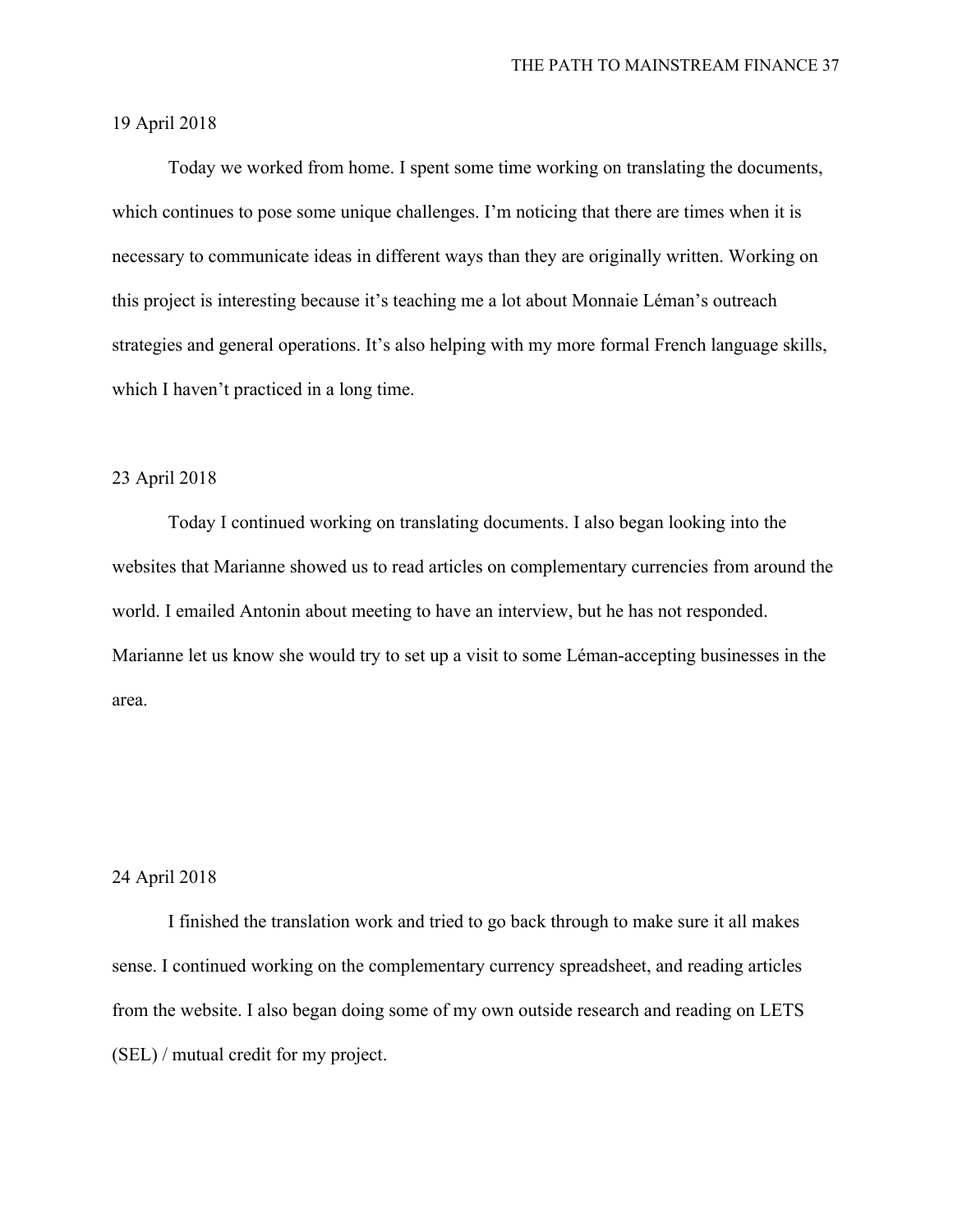# 25 April 2018

Today is Wednesday, so we're only here for the morning. I spent some more time researching complementary currencies and aspects of Local Exchange Trading Systems. I'm planning on writing my paper on the different impacts that these systems and complementary currencies can have. It's a very interesting topic. I still haven't heard back from Antonin, and I'm not sure if we'll get the chance to go out and see the businesses that accept Lémans. I'm getting a little worried about finding people to interview for this project. Tomorrow we're planning on going around Geneva to talk to businesses that accept the Léman.

# 26 April 2018

Today we worked from home. As the commute to Geneva is very long for me, I decided to look into whether there were any businesses that accepted the Léman in Lausanne. It turns out that there are many businesses that do! I decided to contact a business called "La Brouette," an organic and waste-free grocery store nearby. Unfortunately, the person working at the time was not the owner and did not know very much about the business's involvement with Monnaie Léman. I spent much of the day working on the translation of the other documents we were given.

#### 30 April 2018

Today we finally finished translating the documents into English. It took a lot longer than we expected, but we hustled and got it done. After, we had a meeting with Marianne and Jean about the plan for our final week. We contacted the owner of a nearby restaurant that accepts the